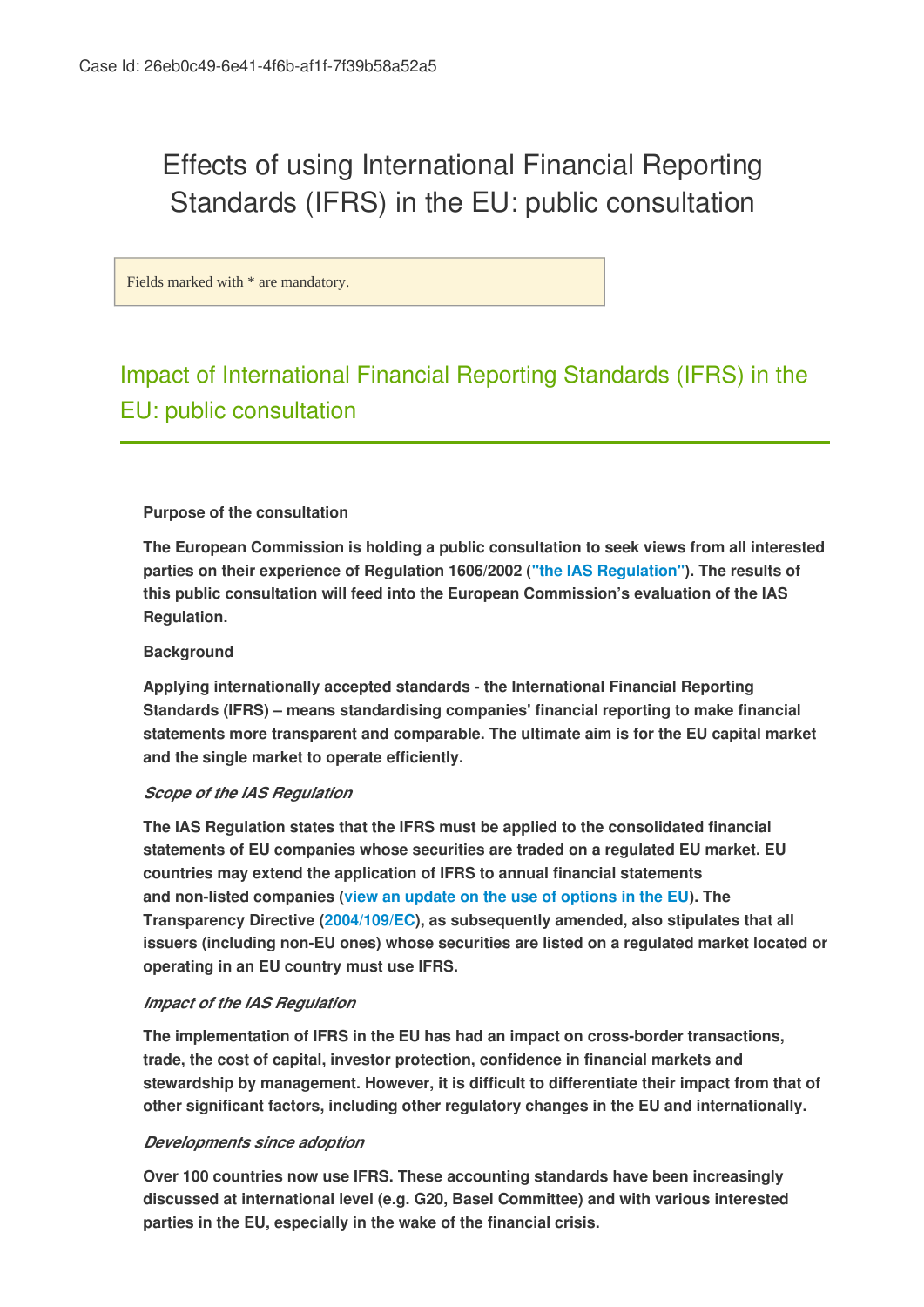**Several initiatives concerning technical issues and governance are under way at both international and EU level. In the EU, the Maystadt report's recommendations are being implemented. These are designed to strengthen the EU's contribution to achieving global and high quality accounting standards by beefing up the role of the European Financial Reporting Advisory Group (EFRAG), which advises the Commission on IFRS matters.**

### *Current Commission evaluation*

**The Commission is evaluating the IAS Regulation to assess:**

- **IFRS's actual effects**
- **how far they have met the IAS Regulation's initial objectives**
- **whether these goals are still relevant**
- **any areas for improvement.**

**This consultation is part of the evaluation process. The questionnaire was drafted with the help of an informal expert group which is to assist the Commission throughout the process.**

**Target group(s)**

**Any interested party – commercial, public, academic or non-governmental, including private individuals.**

**Especially: capital market participants and companies preparing financial statements or using them for investment or lending purposes (whether or not they use IFRS).**

#### **Consultation period**

**7 August — 31 October 2014 (12 weeks).**

**How to submit your contribution**

**If possible, to reduce translation and processing time, please reply in one of the Commission's working languages (preferably English, otherwise French or German).**

**Contributions will be published on this website with your name (unless – in your response – you ask us not to).**

**N.B.: Please read the specific privacy statement to see how your personal data and contribution will be dealt with.**

**Reference documents and other, related consultations**

- **IAS/IFRS standards & interpretations**
- **[IFRS Foundation](http://www.ifrs.org/Pages/default.aspx)**
- **[European Financial Reporting Advisory Group \(EFRAG\)](http://www.efrag.org/Front/Home.aspx)**
- **Commission reports on the operation of IFRS**

#### **Results of public consultation & next steps**

**The results will be summarised in a technical report and will feed into the evaluation report to be presented by the Commission in line with Article 9.2 of Regulation [258/2014.](http://eur-lex.europa.eu/legal-content/EN/TXT/?uri=uriserv:OJ.L_.2014.105.01.0001.01.ENG)** 

# **Questions**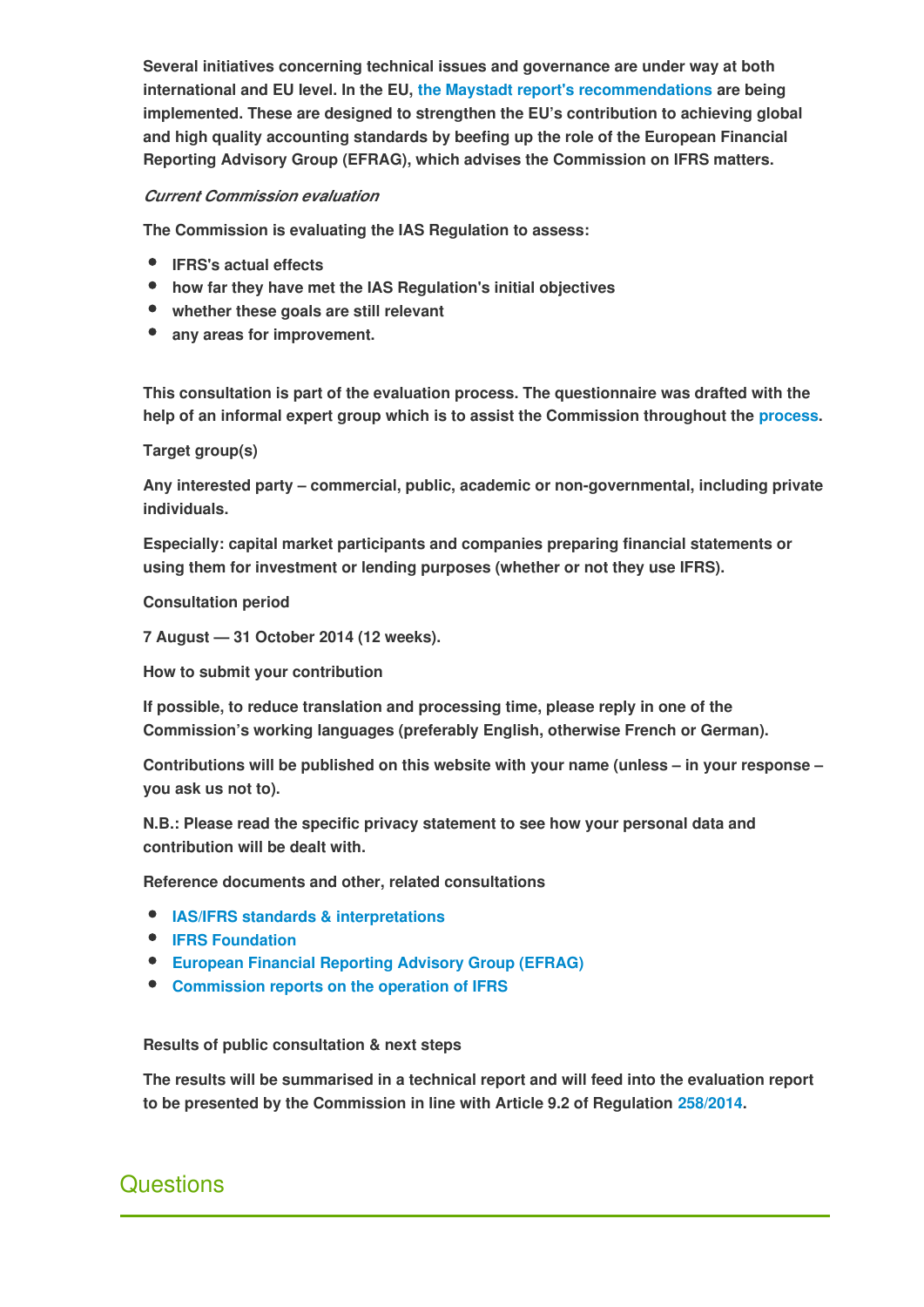**Please note that some questions do not apply to all groups of respondents.**

# **Who are you?**

- 1. In what capacity are you completing this questionnaire?
	- If it's *not* on behalf of an organisation, please indicate that you are a "private individual".**\***

Company preparing financial statements *[some specific questions for preparers marked with 'P']*

Company using financial statements for investment or lending purposes *[some specific questions for users marked with 'U']*

- A company that both prepares financial statements and uses them for investment or lending purposes *[some specific questions for preparers and users marked with 'P' and 'U']*
- **O** Association
- Accounting / audit firm
- **Trade union / employee organisation**
- Civil society organisation / non-governmental organisation
- **C** Research institution / academic organisation
- **Private individual**
- Public authority *[one specific question for public authorities marked with 'PA']*
- C Other

### 1.4.1. How many organisations do you represent?**\***

**The European Association of Co-operative Banks (EACB) is the voice of the co-operative banks in Europe. It represents, promotes and defends the common interests of its 28 member institutions and of co-operative banks in general. Co-operative banks form decentralised networks which are subject to banking as well as co-operative legislation. Democracy, transparency and proximity are the three key characteristics of the co-operative banks' business model. With 3.700 locally operating banks and 71.000 outlets co-operative banks are widely represented throughout the enlarged European Union, playing a major role in the financial and economic system. They have a long tradition in serving 215 million customers, mainly consumers, retailers and communities. The co-operative banks in Europe represent 56 million members and 850.000 employees and have a total average market share of about 20%.**

#### 1.4.2. What type of business do you represent?**\***

- $\Box$  Industry
- $\triangledown$  Banking
- $\Box$  Insurance
- **Other**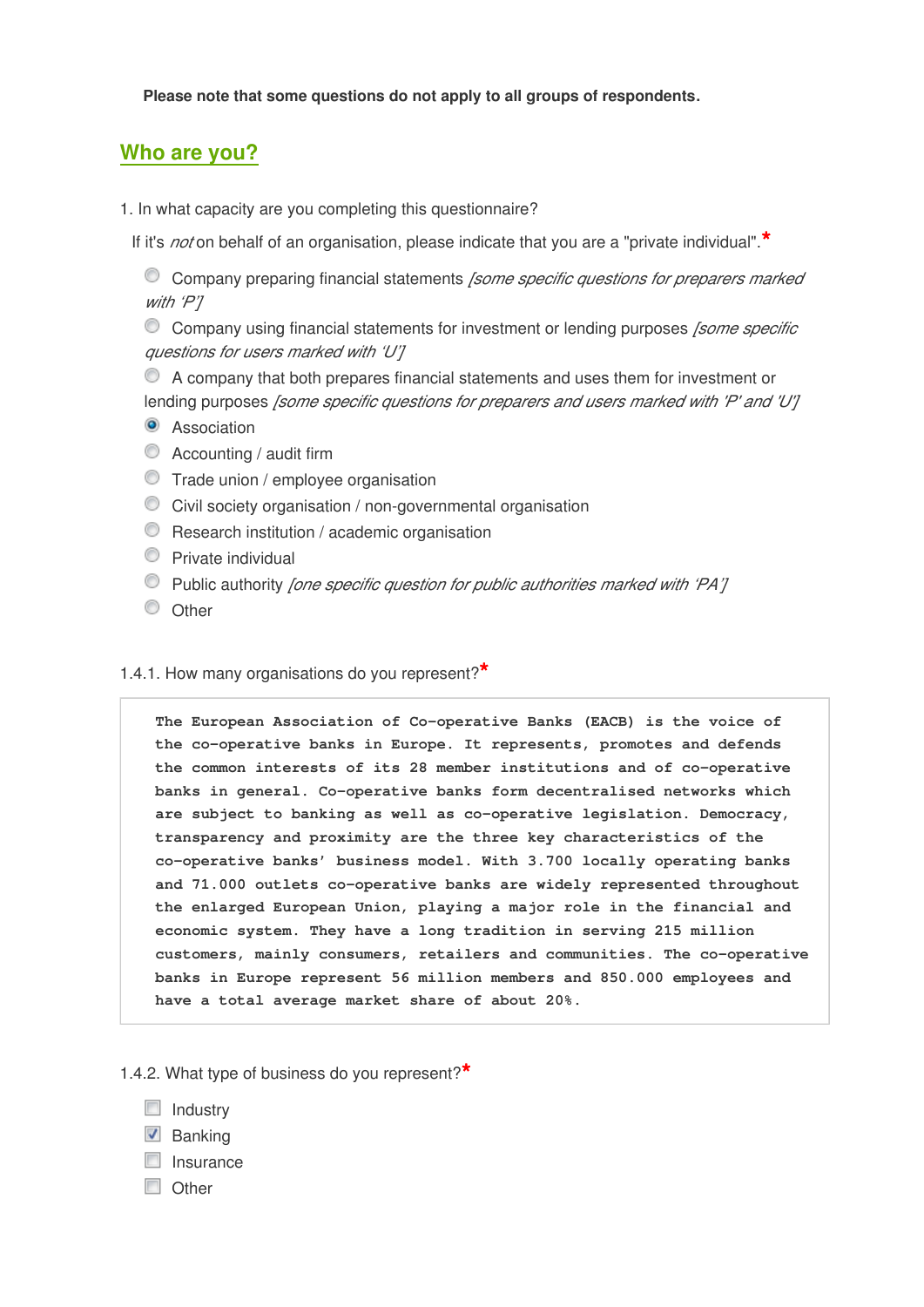2. Where is your organisation/company registered, or where are you are located if you do not

represent an organisation/company? Select a single option only.**\***

- **EU-wide organisation**
- C Global organisation
- C Austria
- <sup>O</sup> Belgium
- C Bulgaria
- Croatia
- Cyprus
- Czech Republic
- **Denmark**
- **Estonia**
- **Einland**
- C France
- **Germany**
- C Greece
- **Hungary**
- <sup>O</sup> Ireland
- $\circ$  Italy
- **C** Latvia
- **C** Lithuania
- **C** Luxembourg
- Malta
- **The Netherlands**
- C Poland
- **Portugal**
- Romania
- C Slovakia
- Slovenia
- Spain
- Sweden
- United Kingdom
- Norway
- C Iceland
- C Liechtenstein
- O Other European country
- C Other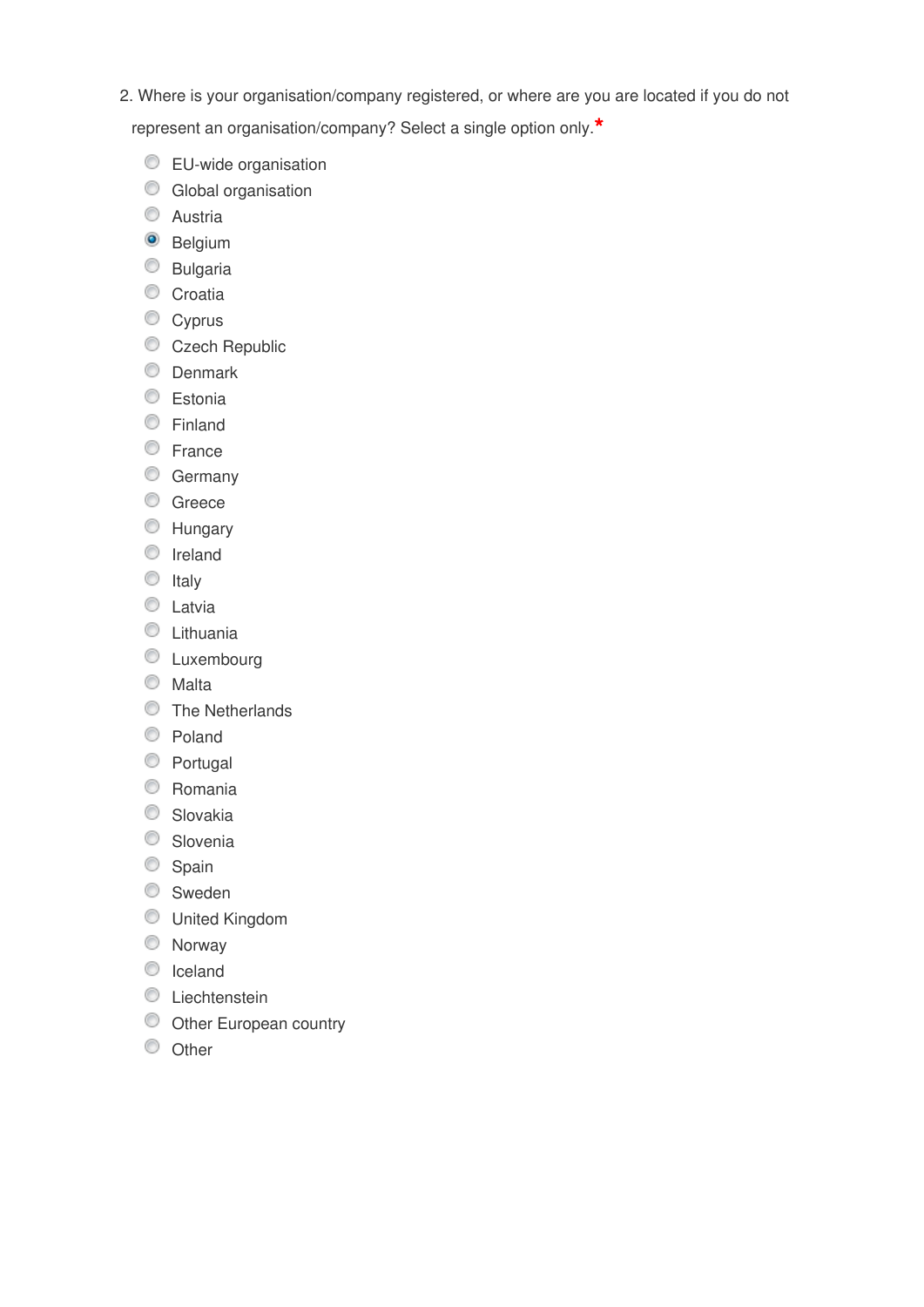3. What is the name of the organisation or authority you represent? If you are part of a group, give

the name of the holding company as well.**\***

**European Association of Co-operative Banks**

4. In the interests of transparency, we ask organisations to supply relevant information about themselves by registering in the Transparency Register (http://ec.europa.eu/transparencyr egister). If your organisation is not registered, your submission will be published separately from those of registered organisations. Is your organisation registered in the European

Parliament/Commission Transparency Register?**\***



4.1. Please give your registration number.**\***

```
4172526951-19
```
5. In the interests of transparency, your contribution will be published on the Commission's

website. How do you want it to appear?**\***

Under the name supplied? (*I consent to the publication of all the information in my contribution, and I declare that none of it is subject to copyright restrictions that would prevent publication*.)

Anonymously? (*I consent to the publication of all the information in my contribution except my name/the name of my organisation, and I declare that none of it is subject to copyright restrictions that would prevent publication.*)

# **Relevance of the IAS Regulation**

**Objective**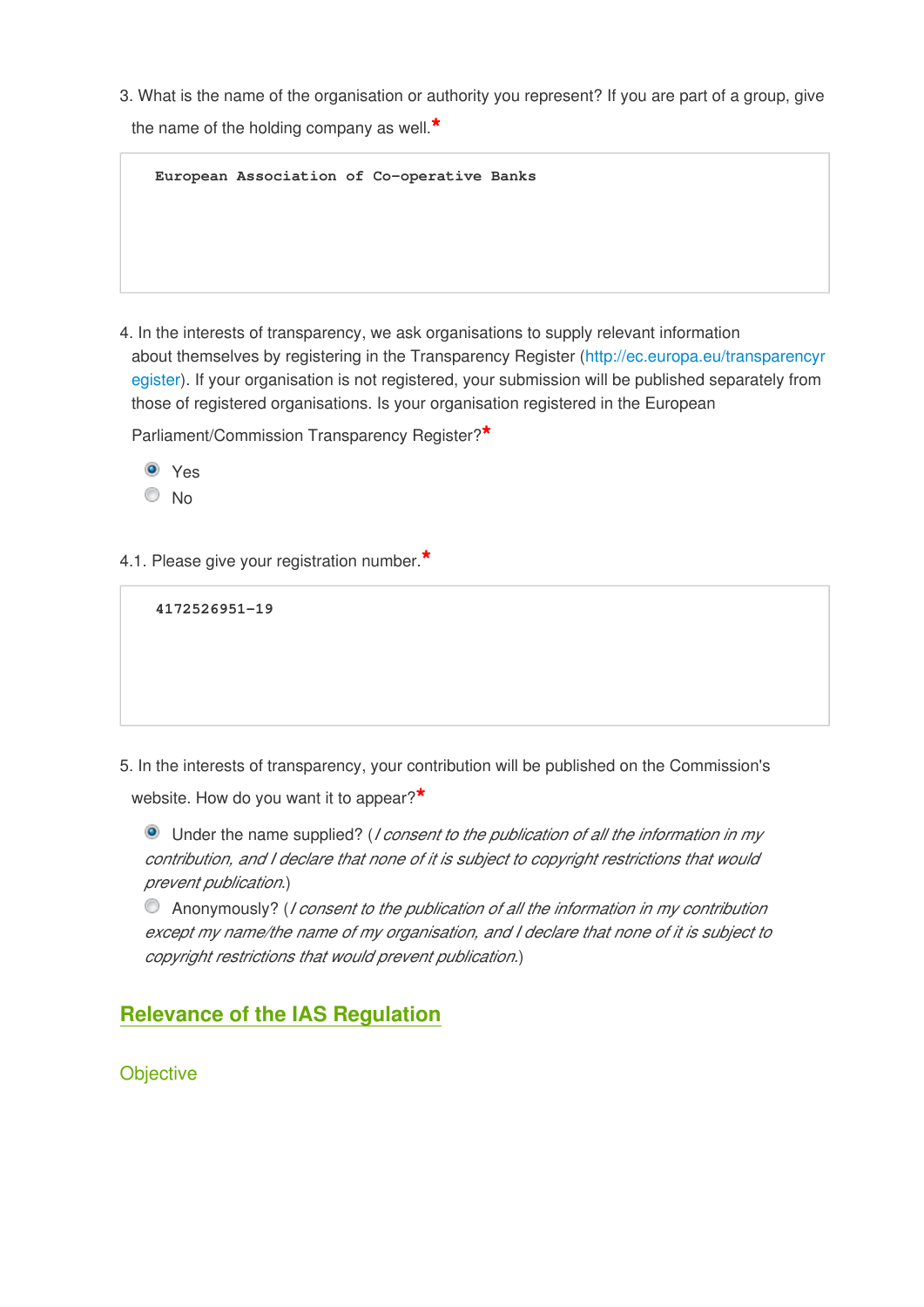6. The rationale for the IAS Regulation, imposing internationally accepted standards the International Financial Reporting Standards (IFRS) - was to make companies use the same set of accounting standards, thus ensuring a high level of transparency and comparability of financial statements. The ultimate aim was to make the EU capital market and the single market operate efficiently.

In your view, are the Regulation's objectives still valid today?**\***

- Yes
- <sup>O</sup>No
- C No opinion

### 6.1. Comments.

**We believe that the IAS Regulation objectives of transparency and comparability are still valid today. Regarding the goal of making the EU capital markets more efficient, the decision of the EU to require listed companies to use IFRS has facilitated the access to international capital markets for these listed companies. However, we would need a quantitative analysis to assess the impact of IFRS on market efficiency.**

**In general, we believe that the intended goals of the IAS Regulation have been fulfilled and need not be changed.**

7. The IAS Regulation refers to IFRS as a set of global accounting standards. Over 100 countries use or permit the use of these standards. The US, for instance, allows EU companies listed in the US to report under IFRS. However, it continues to rely on its "generally accepted accounting principles" (GAAPs) for its domestic companies' financial statements, while the EU requires IFRS to be used for the consolidated accounts of EU listed companies.

Has the IAS Regulation furthered the move towards establishing a set of globally accepted high-quality standards?**\***

- Yes
- $\odot$  No
- C No opinion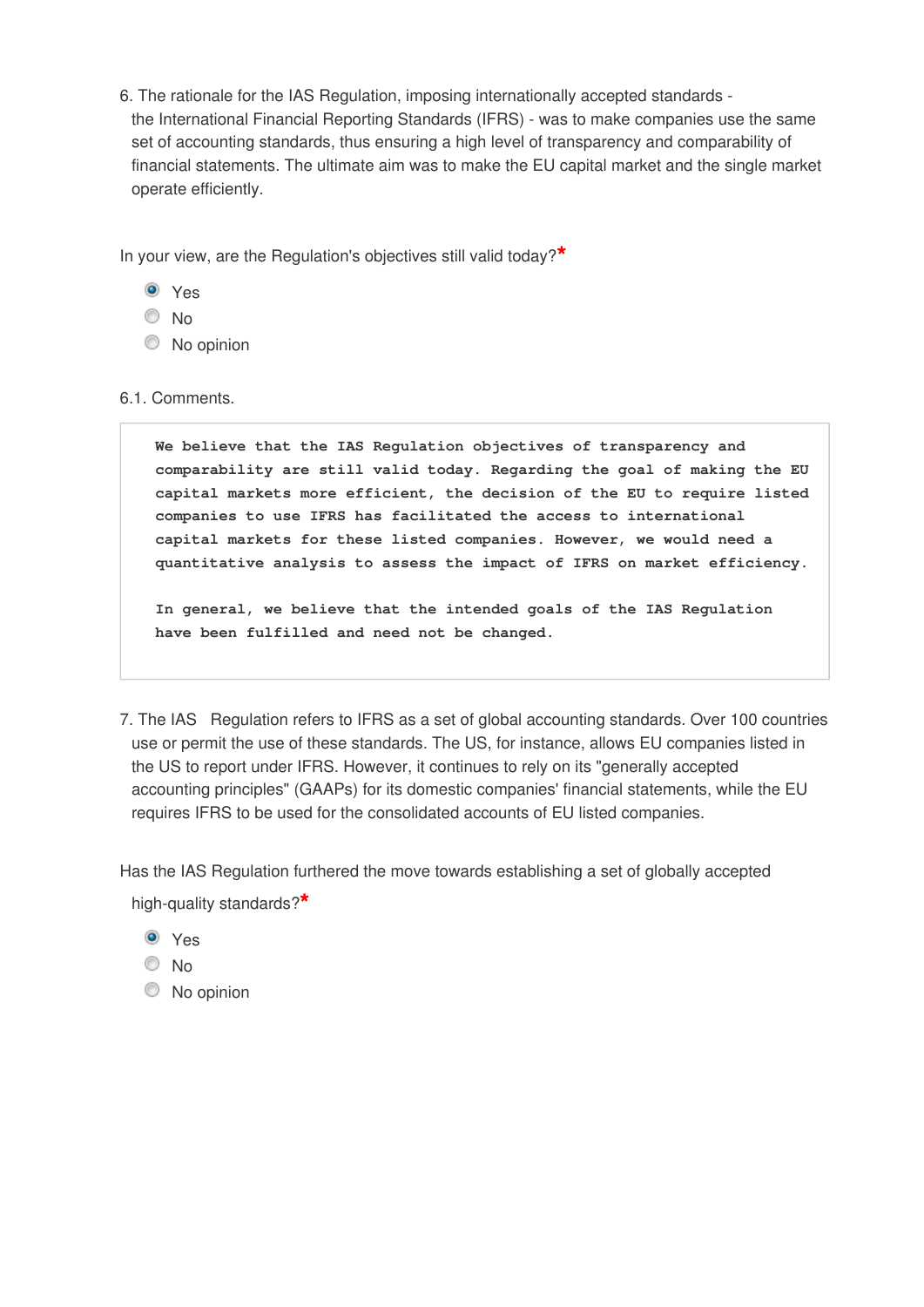#### 7.1. Please explain.

**The IAS Regulation requirement for EU companies with listed securities to prepare their consolidated financial statements in IFRS has contributed towards major global acceptance of these standards. As an example, some EU listed companies are allowed to access the US markets using IFRS (instead of US GAAP), which relieves entities of burdensome reconciliations.**

### Scope

8. The obligation to use IFRS as set out in the IAS Regulation applies to the consolidated financial statements of EU companies whose securities are traded on a regulated market in the EU. There are about 7,000 such firms.

In your view, is the current scope of the IAS Regulation right (i.e. consolidated accounts of EU

companies listed on regulated markets)?**\***

- Yes
- $\odot$  No
- $\circledcirc$  No opinion

#### 8.2. Comments.

**The scope of the IAS Regulation, covering EU companies whose securities are traded on a European regulated market, is appropriate since the central aim of a financial statement elaborated according to IFRS is to provide information for capital market participants. At the current stage, rather than changing the scope, it is more important to guarantee that there is consistency between IFRS and other tax, legal and prudential requirements.**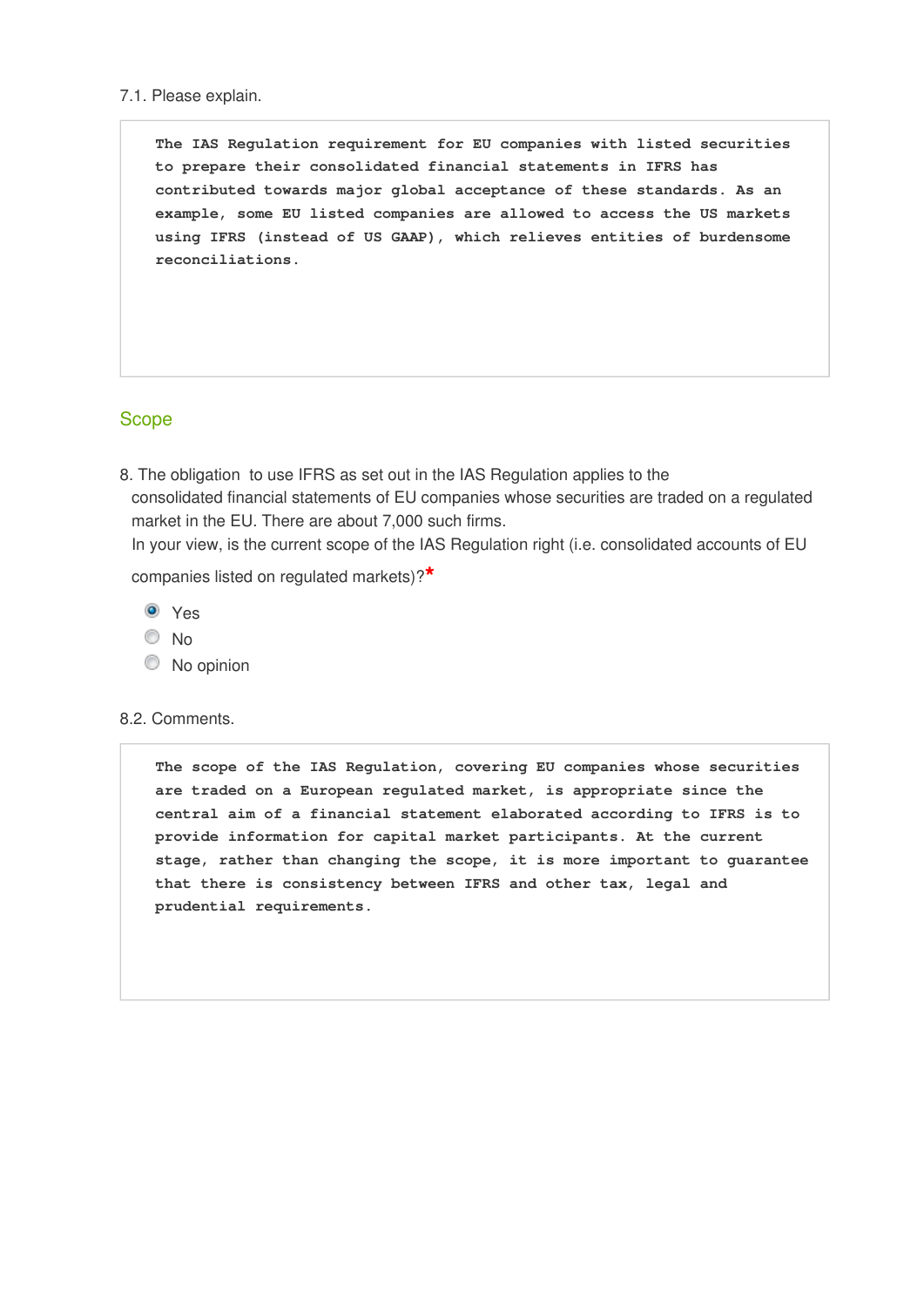- 9. National governments can decide to extend the application of IFRS to:
	- individual annual financial statements of companies listed on regulated markets
	- consolidated financial statements of companies that are not listed on regulated markets
	- individual annual financial statements of companies that are not listed on regulated markets.

In your view, are the options open to national governments:**\***

- <sup>O</sup> Appropriate
- Too wide
- Too narrow
- $\bullet$  No opinion

### Cost-benefit analysis of the IAS Regulation

- 10. Do you have pre-IFRS experience/ experience of the transition process to IFRS?**\***
	- Yes
	- No
- 11. In your experience, has applying IFRS in the EU made companies' financial statements more transparent (e.g. in terms of quantity, quality and the usefulness of accounts and disclosures)

than they were before mandatory adoption?**\***

- Significantly more transparent
- Slightly more transparent
- <sup>O</sup> No change
- **Slightly less transparent**
- Significantly less transparent
- C No opinion

### 11.1. Please elaborate.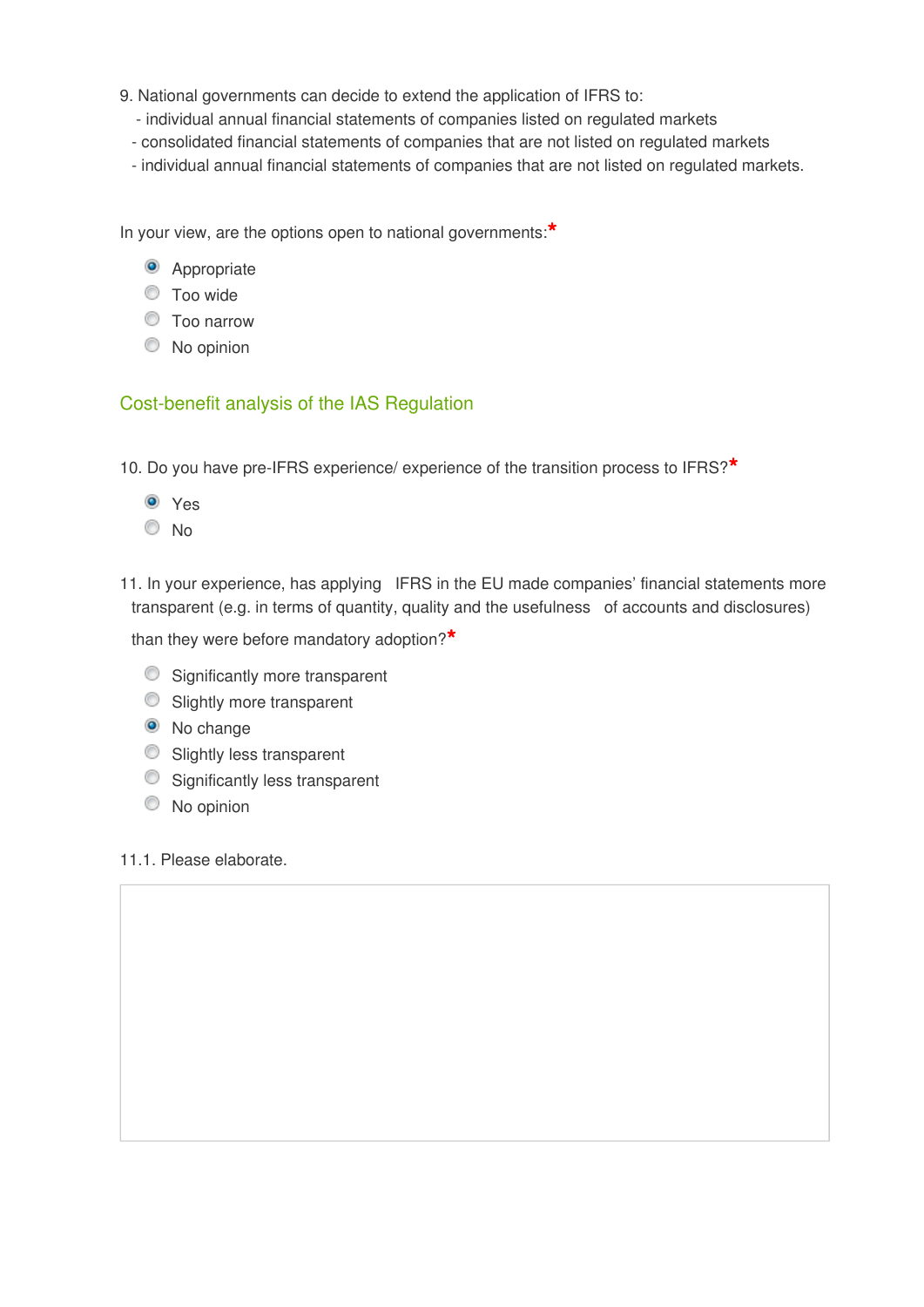12. In your experience, has applying IFRS in the EU altered the comparability of companies' financial statements, compared with the situation before mandatory adoption?

|                                                | Significantly<br>increased | <b>Slightly</b><br>increased | <b>No</b><br>change | <b>Slightly</b><br>reduced | Significantly<br>reduced | <b>No</b><br>opinion |
|------------------------------------------------|----------------------------|------------------------------|---------------------|----------------------------|--------------------------|----------------------|
| In your<br>country                             | ⊙                          | ⊙                            | ⊙                   | O                          | C                        | $\bullet$            |
| <b>EU-wide</b>                                 | ∩                          | $\bullet$                    | O                   | ⊙                          | C                        | C                    |
| <b>Compared</b><br>with<br>non-EU<br>countries | ∩                          | ⊙                            | ⊙                   | O                          | C                        | $\bullet$            |

12.1. Please elaborate.

**Since IFRS represents a single accounting language, the comparability of consolidated statements of companies with listed securities has increased accross the EU and other countries.**

13. Have financial statements become easier to understand

since the introduction of IFRS, compared with the situation before mandatory adoption?**\***

- $\bullet$  Yes, in general
- **O** Yes, but only in certain areas
- $\circledcirc$  No, in general
- $\bullet$  No, except in certain areas
- <sup>O</sup> No opinion

14. Has the application of IFRS in the EU helped create a level playing field for European companies using IFRS, compared with the situation before mandatory adoption? **\***

- Yes
- **O** Yes, to some extent
- $\odot$  No
- $\bullet$  No opinion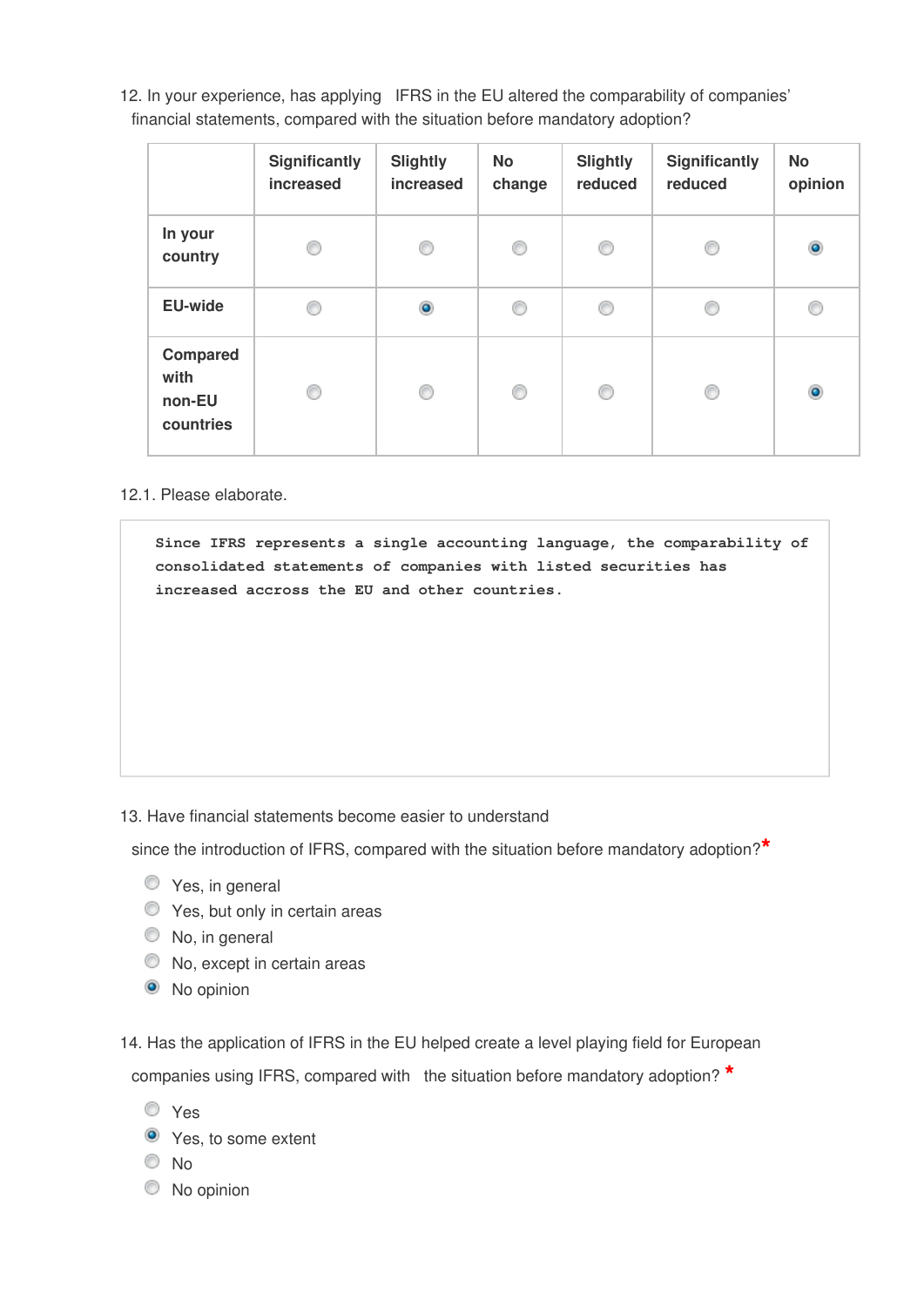15. Based on your experience, to what extent has the application of IFRS in the EU affected access to capital (listed debt or equity) for issuers in domestic and non-domestic markets that are IFRS reporters?

|                                             | <b>Made it</b><br>a lot<br>easier | <b>Made</b><br>it<br>easier | <b>No</b><br>effect | <b>Made it</b><br>more<br>difficult | Made it a<br>lot more<br>difficult | <b>No</b><br>opinion |
|---------------------------------------------|-----------------------------------|-----------------------------|---------------------|-------------------------------------|------------------------------------|----------------------|
| <b>Domestic</b><br>capital                  | 0                                 | ⊙                           | 0                   | ⊙                                   | €                                  | €                    |
| <b>EU</b> capital<br>other than<br>domestic | 0                                 | ⊙                           | ⊙                   | ⊙                                   | ⋒                                  | €                    |
| <b>Non-EU capital</b>                       | ⋒                                 | ∩                           | ⋒                   | C                                   |                                    |                      |

16. In your experience, has the application of IFRS in the EU had a direct effect on the overall cost of capital for your company or the companies you are concerned with? (Please distinguish - as far as possible – the impact of IFRS from other influences, e.g. other regulatory changes in the

EU and the international credit crunch and crisis.)**\***

- $\bullet$  Cost has fallen significantly
- Cost has fallen slightly
- <sup>O</sup> No effect
- Cost has risen slightly
- Cost has risen significantly
- $\circledcirc$  No opinion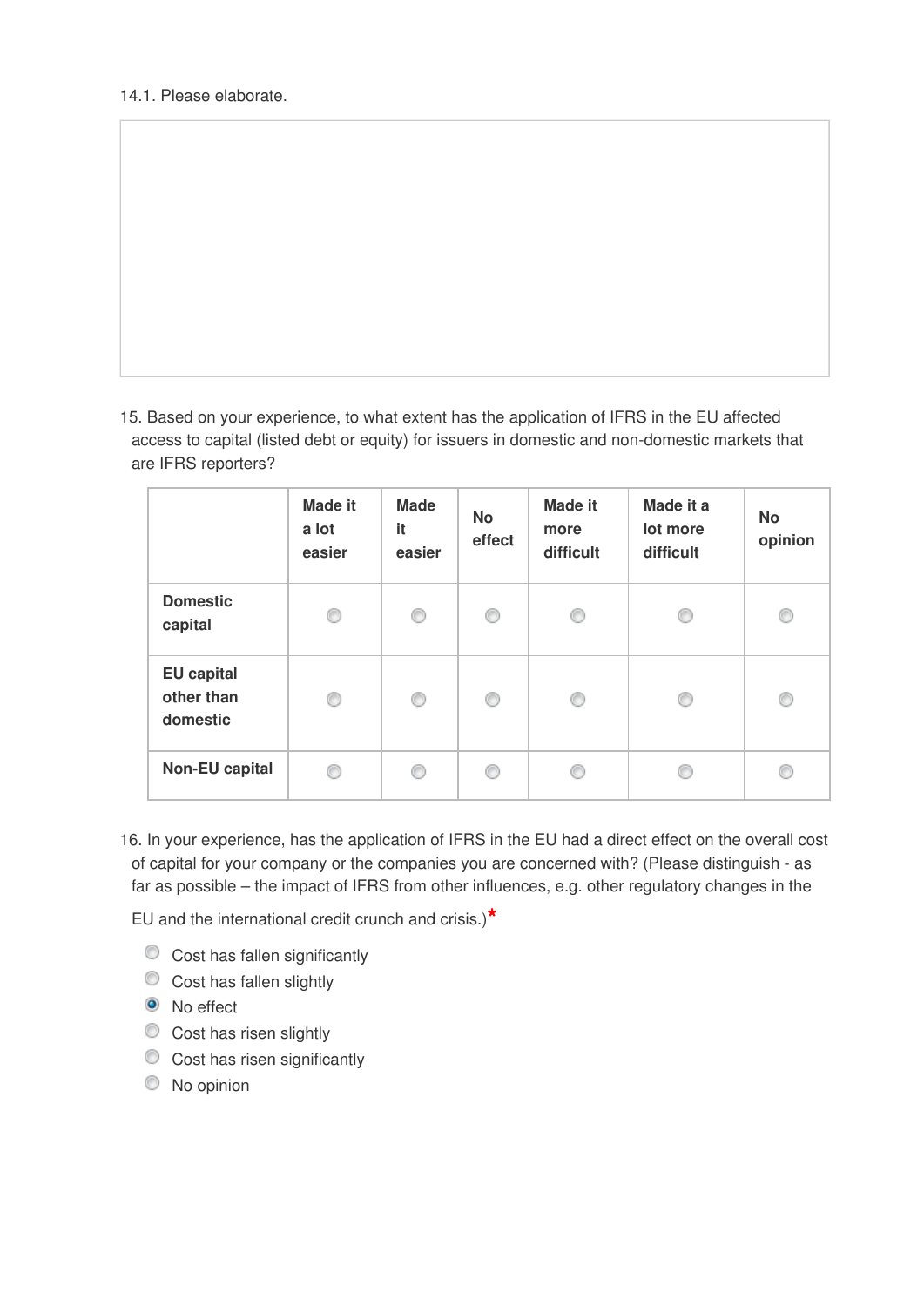16.1. Please provide data/ examples if available.

**The impact on cost is difficult to assess. On the one hand, some of our Member co-operative banks do not refinance their business activities in international financial markets. On the other hand, some of those of our Members with listed shares believe that costs may have been reduced due to less reconciliation needs, but also think that this reduction is offset by those costs directly linked to the preparation in IFRS (notably notes and audit costs).**

17. In your view, has the application of IFRS in the EU improved protection for investors (compared with the situation before mandatory adoption), through better information and

stewardship by management?**\***

- $\bullet$  Yes, to a great extent
- $\bullet$  Yes, to a small extent
- It had no impact
- $\bullet$  No, protection for investors has worsened
- <sup>O</sup> No opinion

18. In your view, has the application of IFRS in the EU helped maintain confidence in financial markets, compared with the likely situation if it had not been introduced?

(N.B.: the "enforcement" section of this questionnaire deals with how IFRS are/ were applied.)**\***

- $\bullet$  Yes, to a great extent
- $\bullet$  Yes, to a small extent
- **It had no impact**
- No, confidence in financial markets has decreased
- <sup>O</sup> No opinion

19. Do you see other benefits from applying IFRS as required under the IAS Regulation?**\***

- Yes
- © No
- <sup>O</sup> No opinion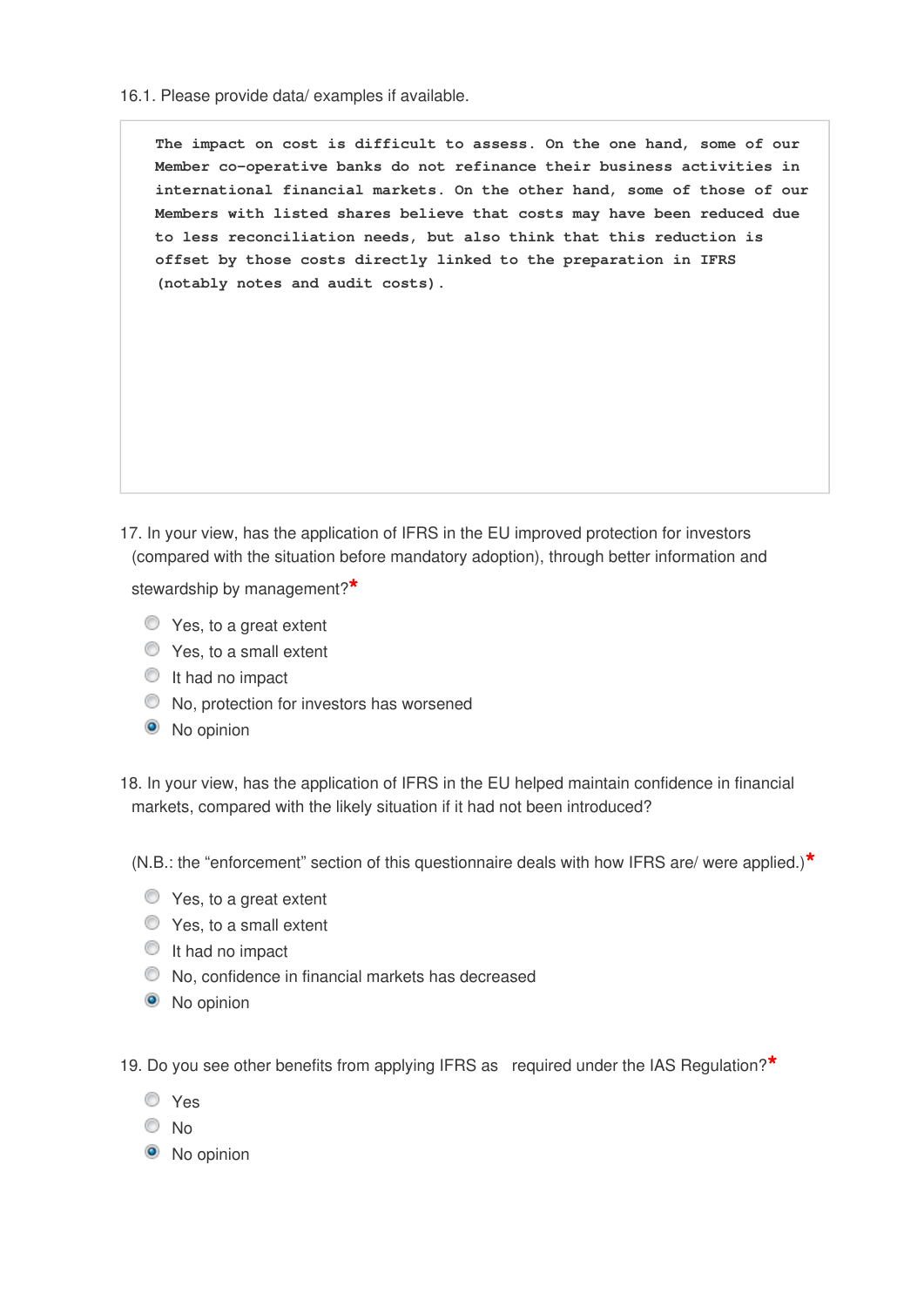20. In your experience, on balance and at global level, how do the benefits of applying IFRS compare to any additional costs incurred – compared with the situation before mandatory adoption, bearing in mind the increasing complexity of businesses that accounting needs to

portray?**\***

- **Benefits significantly exceed the costs**
- **Benefits slightly exceed the costs**
- **Benefits and costs are broadly equal**
- $\circ$  Costs slightly exceed the benefits
- **Costs significantly exceed the benefits**
- No opinion

20.1. Please provide any additional comments you think might be helpful.

**The cost/benefits vary according to the type of entity. Larger entities would benefit from integrated processes and economy of scale whereas smaller or domestic entities would find that their costs exceed their benefits. In this regard, for several of our Member banks (which have to prepare statements in national GAAP, e.g. for tax purposes) the application of IFRS has led to a greater amount of work, therefore rendering more expensive the preparation of financial statements.**

## **Endorsement mechanism & criteria**

*The EU's IFRS endorsement process*

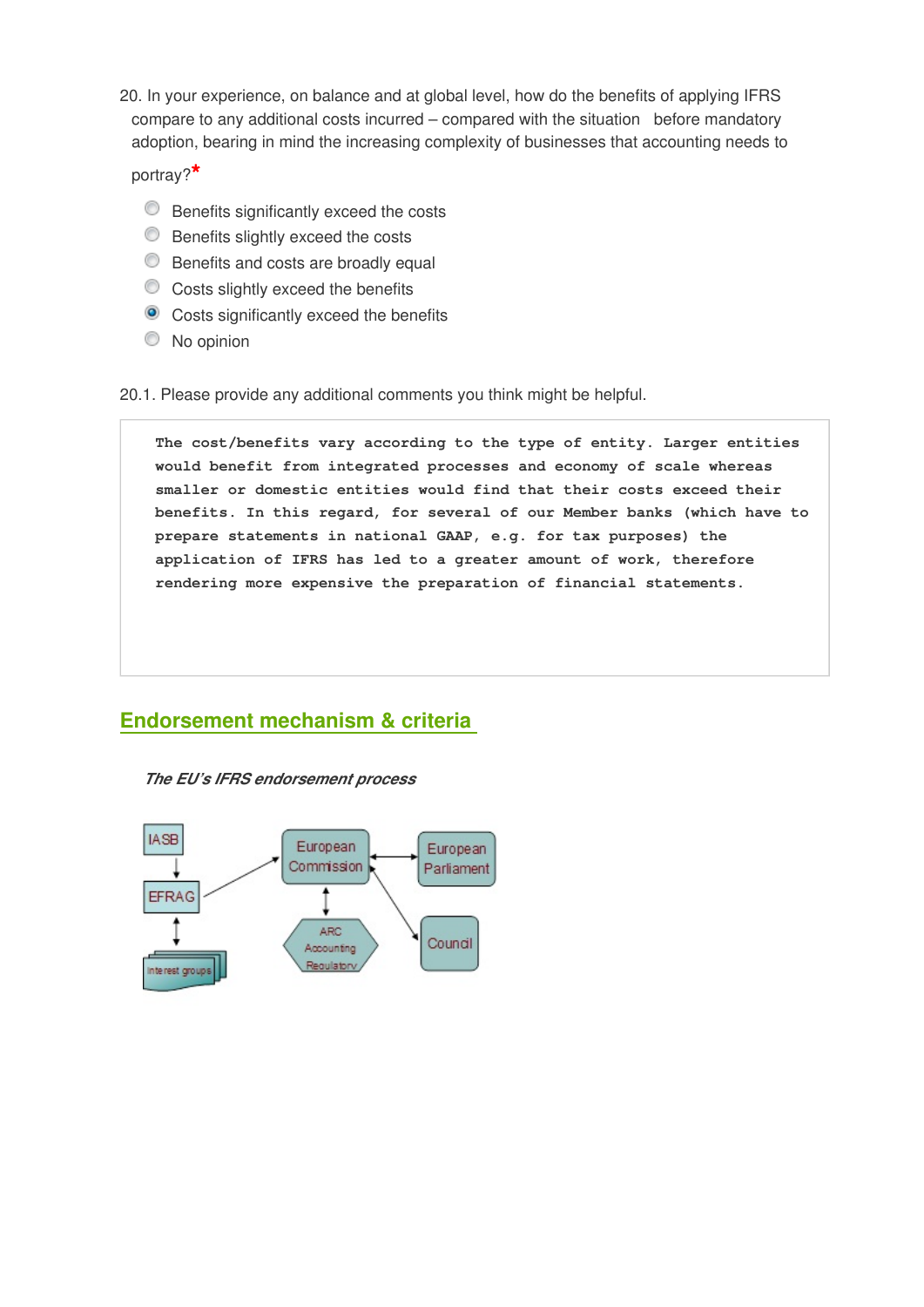**In the EU, IFRS are adopted on a standard-by-standard basis. The procedure is as follows:**

- **The International Accounting Standards Board (IASB) issues a standard.**
- **The European Financial Reporting Advisory Group (EFRAG) holds consultations, advises on endorsement and examines the potential impact.**
- **The Commission drafts an endorsement regulation.**
- **The Accounting Regulatory Committee (ARC) votes and gives an opinion.**
- **The European Parliament and Council examine the standard.**
- **The Commission adopts the standard and publishes it in the Official Journal.**

**This process typically takes 8 months.**

#### *Endorsement criteria*

**Under Article 3.2 of the IAS Regulation, any IFRS to be adopted in the EU must:**

- **be consistent with the "true and fair" view set out in the EU's [Accounting Directive](http://eur-lex.europa.eu/legal-content/EN/TXT/?uri=CELEX:32013L0034)**
- **be favourable to the public good in Europe**
- **meet basic criteria on the quality of information required for financial statements to serve users (i.e. statements must be understandable, relevant, reliable and comparable, they must provide the financial information needed to make economic decisions and assess stewardship by management).**

**In his October 2013 report, Mr Maystadt discussed the possibility of clarifying the "public good" criterion or adding 2 other criteria as components of the public good, namely that:**

- **any accounting standards adopted should not jeopardise financial stability**
- **they must not hinder the EU's economic development.**

**He also suggested that more thorough analysis of compliance with the criteria of prudence and respect for the public good was needed.**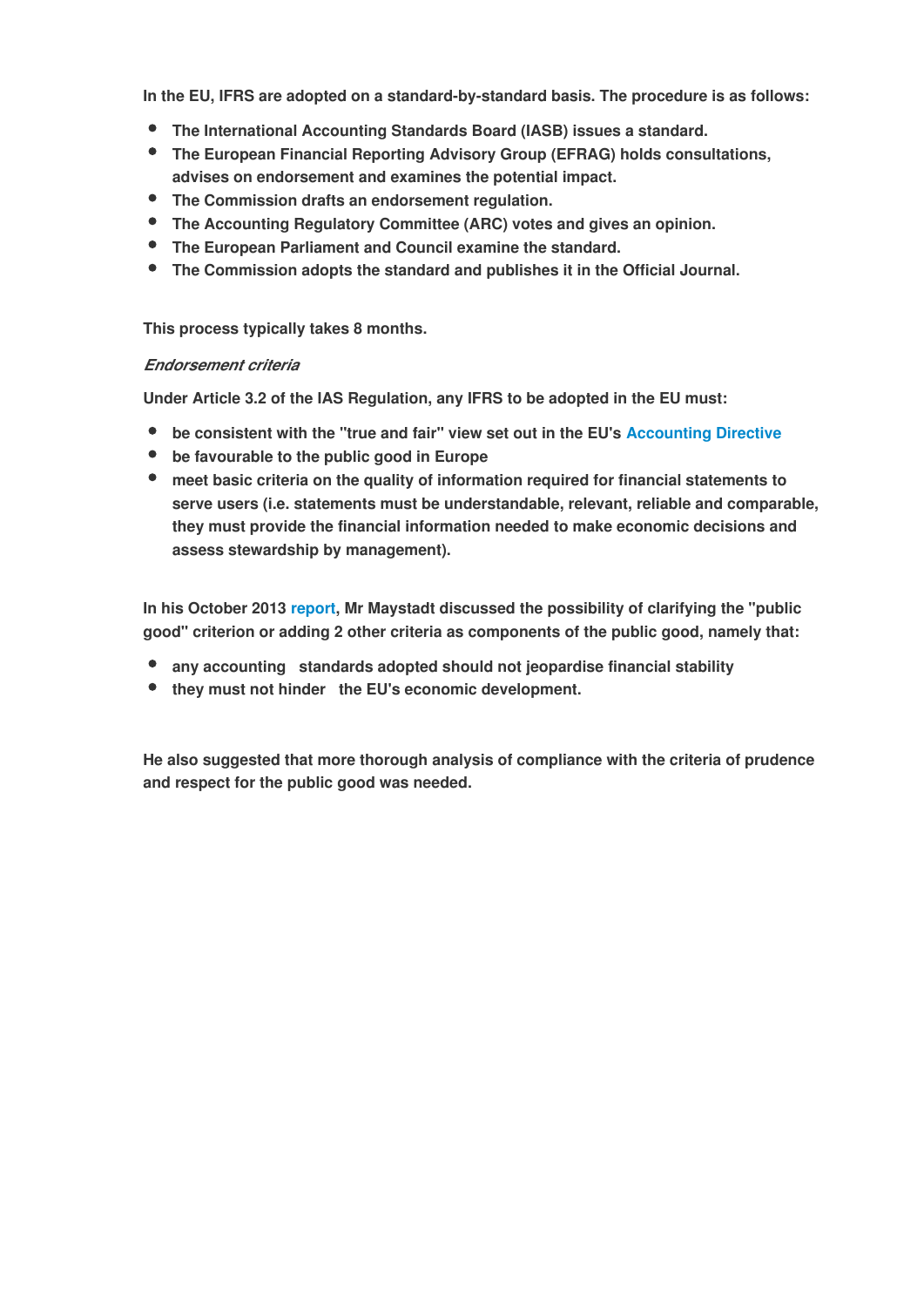- 21. In the EU, IFRS are adopted on a standard-by-standard basis. The process, which typically takes 8 months, is as follows:
- The International Accounting Standards Board (IASB) issues a standard.
- The European Financial Reporting Advisory Group (EFRAG) holds consultations, advises on endorsement and examines the potential impact.
- The Commission drafts an endorsement regulation.
- The Accounting Regulatory Committee (ARC) votes and gives an opinion.
- The European Parliament and Council examine the standard.
- The Commission adopts the standard and publishes it in the Official Journal.

Do you have any comments on the way the endorsement process has been or is being conducted (e.g. in terms of the interaction of players, consistency, length, link with effective

dates of standards, outcome, etc.)?**\***

**Whereas some may perceive the current procedure to be complex and long-lasting, we understand the need to carefully analyze a newly developed IFRS before endorsement. In this vein, the current EFRAG reform would strengthen the European endorsement process.**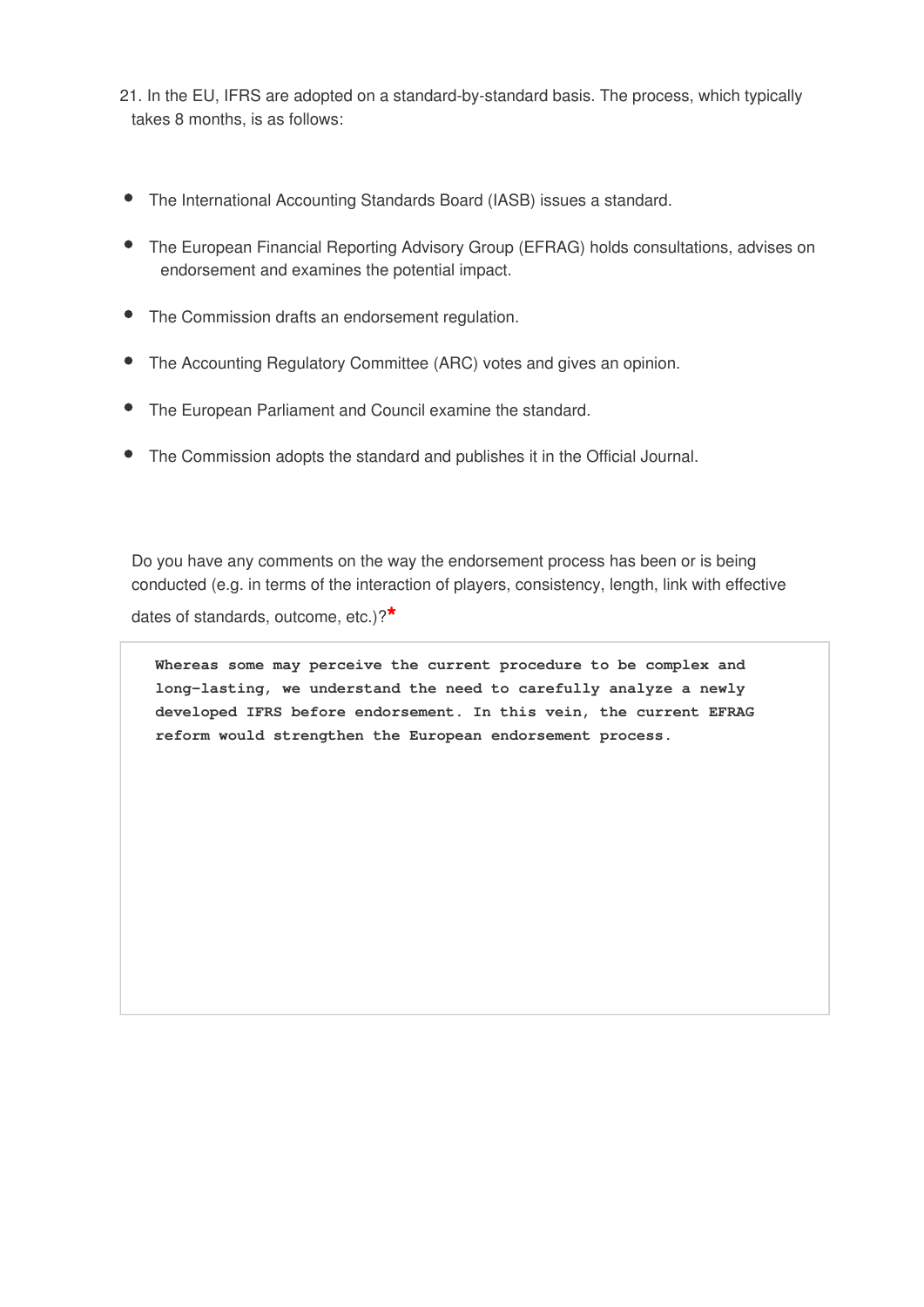22. Under Article 3.2 of the IAS Regulation, any IFRS to be adopted in the EU must:

- be consistent with the "true and fair" view set out in the EU's [Accounting Directive](http://eur-lex.europa.eu/legal-content/EN/TXT/?uri=CELEX:32013L0034)
- be favourable to the public good in Europe
- meet basic criteria on the quality of information required for financial statements to serve users (i.e. statements must be understandable, relevant, reliable and comparable, they must provide the financial information needed to make economic decisions and assess stewardship by management).

Are the endorsement criteria appropriate (sufficient, relevant and robust)?**\***

- Yes
- **O** Yes, to some extent
- $\odot$  No
- $\circledcirc$  No opinion
- 22.1. *In his October 2013 report, Mr Maystadt discussed the possibility of clarifying the "public good" criterion or adding 2 other criteria as components of the public good:*
- *that any accounting standards adopted should not jeopardise financial stability*
- *that they must not hinder the EU's economic development.*

Please give any suggestion(s) you may have for additional criteria.

- $\Box$  Not jeopardising the EU's financial stability
- Not hindering economic development in the EU
- $\Box$  Not impeding the provision of long-term finance
- **More explicit reference to the concept of prudence**
- Consistency with other adopted IFRS
- Criterion concerning simplicity/proportionality
- **V** Other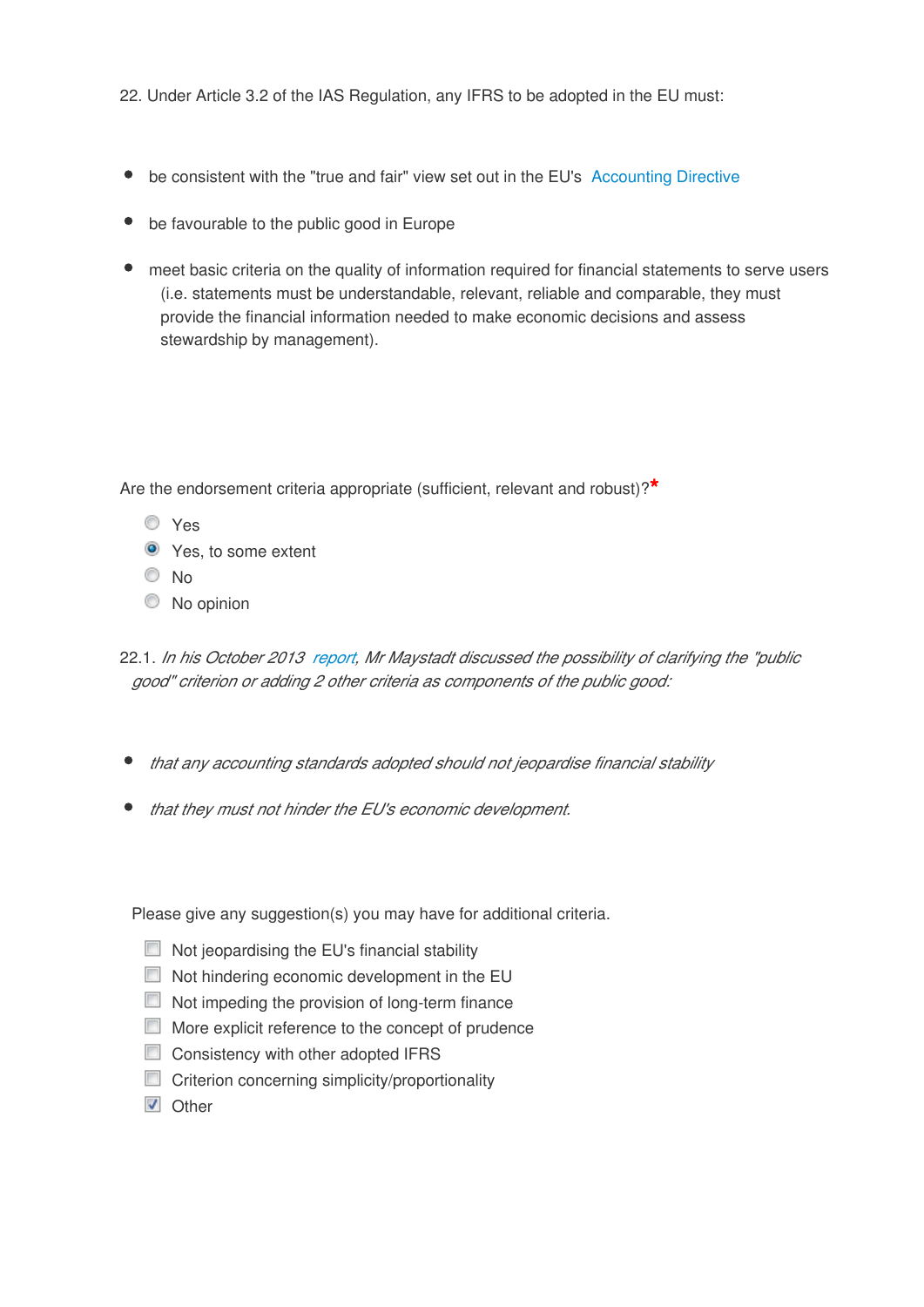**Consistency with prudential regulation applicable in the banking sector.**

23. There is a necessary trade-off between the aim of promoting a set of globally accepted accounting standards and the need to ensure these standards respond to EU needs. This is why the IAS regulation limits the Commission's freedom to modify the content of the standards adopted by the IASB.

Does the IAS Regulation reflect this trade-off appropriately, in your view? **\***

- Yes
- <sup>O</sup>No
- <sup>O</sup> No opinion

24. Have you experienced any significant problems due to differences between the IFRS as adopted by the EU and the IFRS as published by the IASB ("carve-out" for IAS 39 concerning macro-hedging allowing banks to reflect their risk-management practices in their financial

statements)? **\***

- Yes
- $\odot$  No
- $\circledcirc$  No opinion

# **Quality of IFRS financial statements**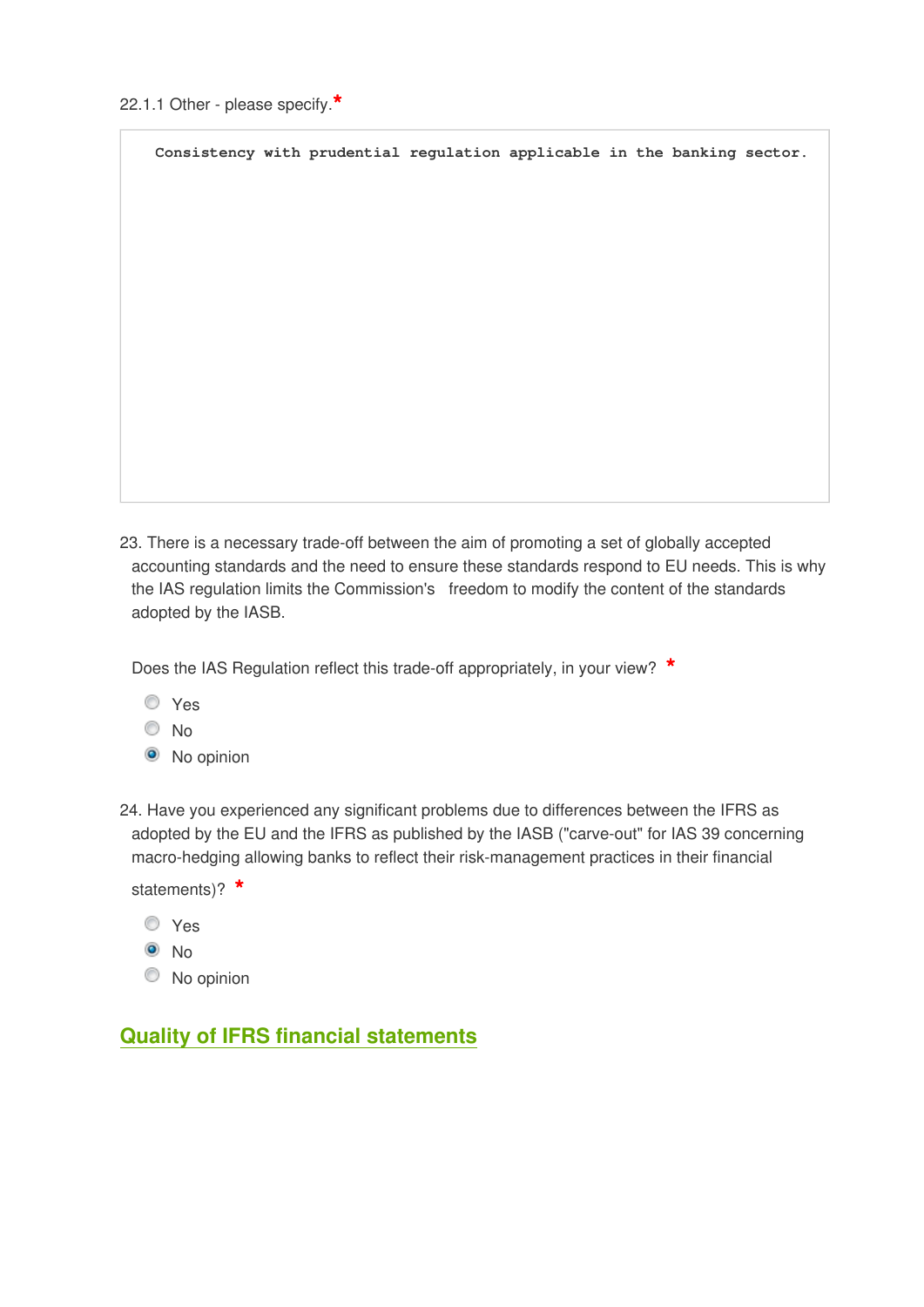25. What is your overall opinion of the quality (transparency, understandability, relevance,

reliability and comparability) of financial statements prepared by EU companies using IFRS?**\***

- **Very good**
- <sup>o</sup> Good
- **Moderate**
- C Low
- **Very low**
- $\bullet$  No opinion

25.1. Please provide any additional comments you think might be helpful.

**The quality of individual and consolidated financial statements prepared by listed EU companies using IFRS depends not only on the quality of accounting standards but also on the preparation of the financial statements, audit and enforcement. We believe that all EU concerned stakeholders contribute to the quality of financial statements. However, the quality of the IFRS standards can improve in some areas such as the volume and appropriateness of disclosures and some on-going key projects.**

26. Given that firms have complex business models and transactions, how would you rate financial statements prepared in accordance with IFRS in terms of complexity and

understandability?**\***

- Very complex & difficult to understand
- **•** Fairly complex & difficult to understand
- C Reasonable
- $\bullet$  Not complex or difficult
- C No opinion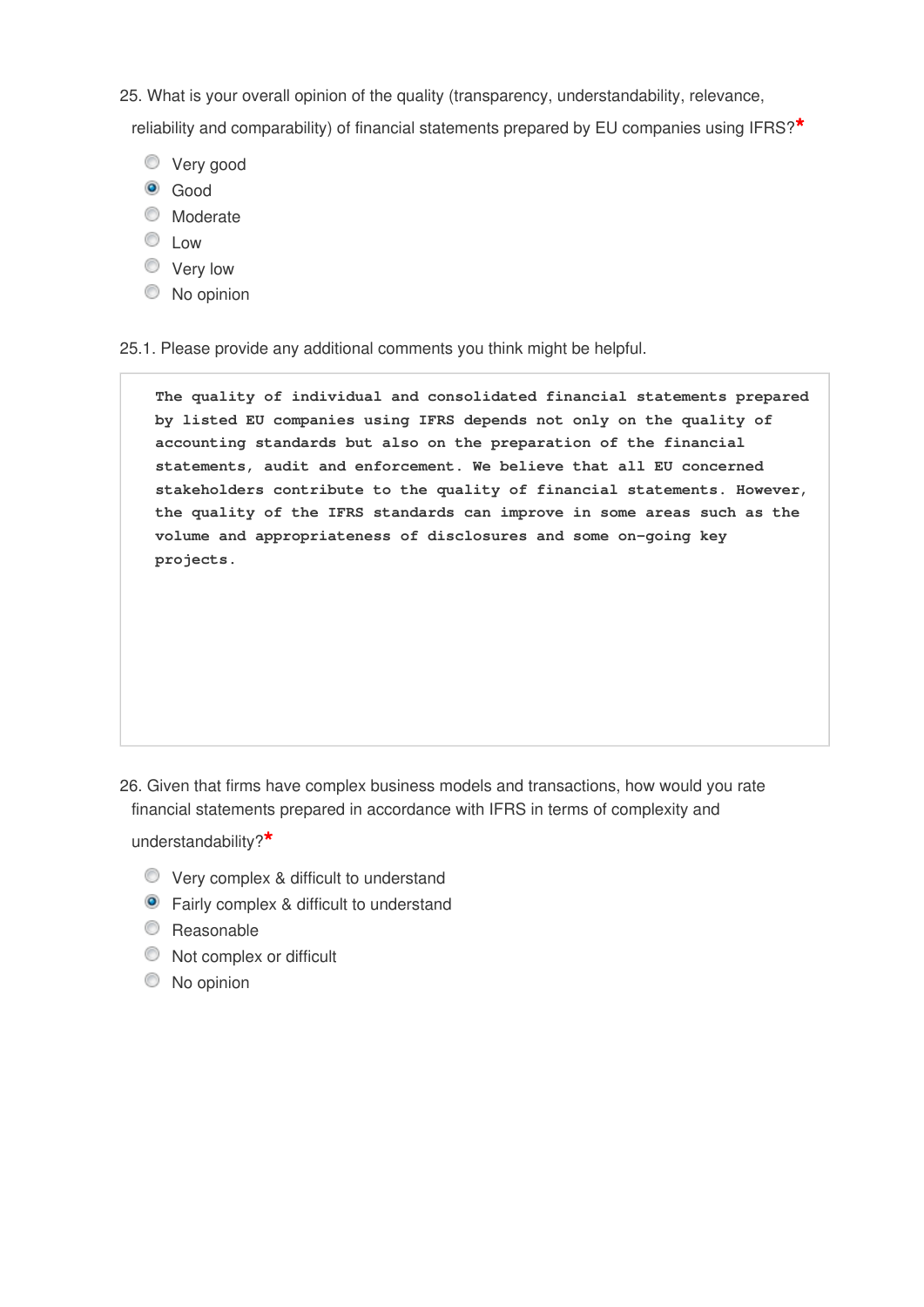26.1. Please provide any further comments you think might be helpful, specifying any particular areas of accounting concerned, if appropriate.

**Whereas complexity in financial reporting is not only due to accounting standards (e.g. it is also inherent to the complexity of transactions undertaken by entities), we believe that overloaded disclosures and an approach disconnected from the business model specificities are elements that would increase the complexity.**

27. How would you rate financial statements prepared using IFRS in terms of complexity and understandability – compared with other sets of standards you use?

|                                                           | <b>IFRS</b><br>information<br>is<br>easier to<br>understand<br>than | <b>IFRS information is</b><br>neither easier nor<br>more difficult to<br>understand than | <b>IFRS</b> information<br>is more difficult<br>to understand<br>than $\dots$ | <b>No</b><br>opinion |
|-----------------------------------------------------------|---------------------------------------------------------------------|------------------------------------------------------------------------------------------|-------------------------------------------------------------------------------|----------------------|
| <b>Information</b><br>under your<br>local<br><b>GAAPs</b> |                                                                     |                                                                                          |                                                                               | ۰                    |
| <b>Information</b><br>under any<br>other<br><b>GAAPs</b>  |                                                                     |                                                                                          |                                                                               | $\bullet$            |

#### 27.1. What are your local GAAPs?

**We are a European Association representing several banks across the EU. Therefore, a wide range of local GAAP apply. Members in Germany (HGB - German Commercial Code) and Austria (UGB - Austrian Commercial Code) apply national GAAP, while some other members, like in Italy, apply IFRS also on individual level and for non-listed companies.**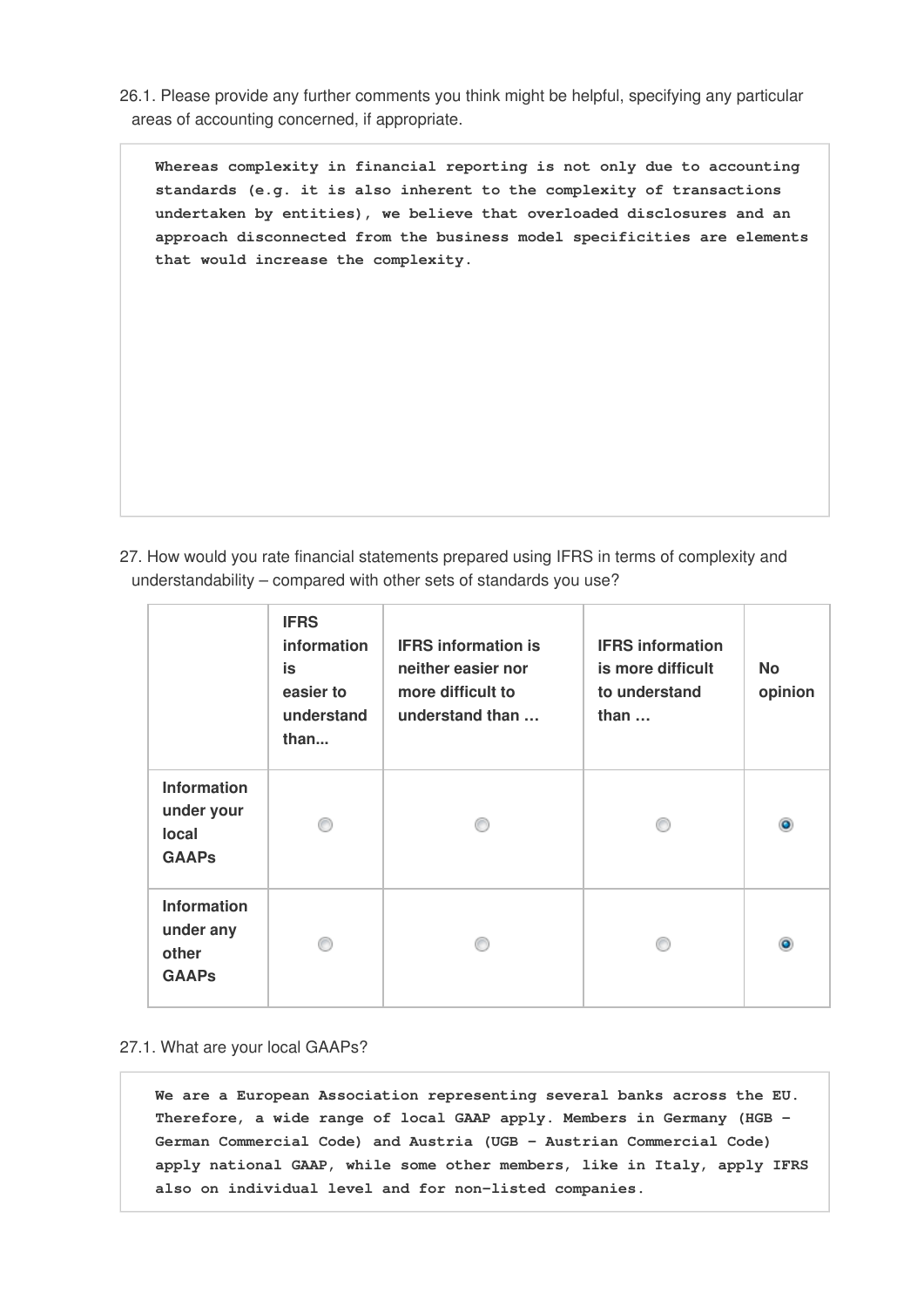27.2. Please identify other GAAPs you are using as a basis for comparison.

**US GAAP: the level of complexity and understandability seems comparable with IFRS.**

28. How do IFRS compare with other GAAPs in terms of providing a true and fair view of a company's (group's) performance and financial position?

|                                                                 | <b>IFRS</b> are<br>better<br>than | <b>IFRS</b> are<br>equivalent<br>to | <b>IFRS</b> are<br>worse<br>than | <b>No</b><br>opinion |
|-----------------------------------------------------------------|-----------------------------------|-------------------------------------|----------------------------------|----------------------|
| <b>Your local GAAPs (as</b><br>identified under question<br>27) | €                                 |                                     |                                  | ۰                    |
| Any other GAAPs (as<br>identified under question<br>27)         | O                                 |                                     |                                  | ۰                    |

29. How often is it necessary to depart from IFRS under "extremely rare circumstances" (as allowed by IFRS), to reflect the reality of a company's financial performance and position in a

fairer way?**\***

- © Often
- <sup>O</sup> Sometimes
- **Hardly ever**
- **O** Never
- $\circledcirc$  No opinion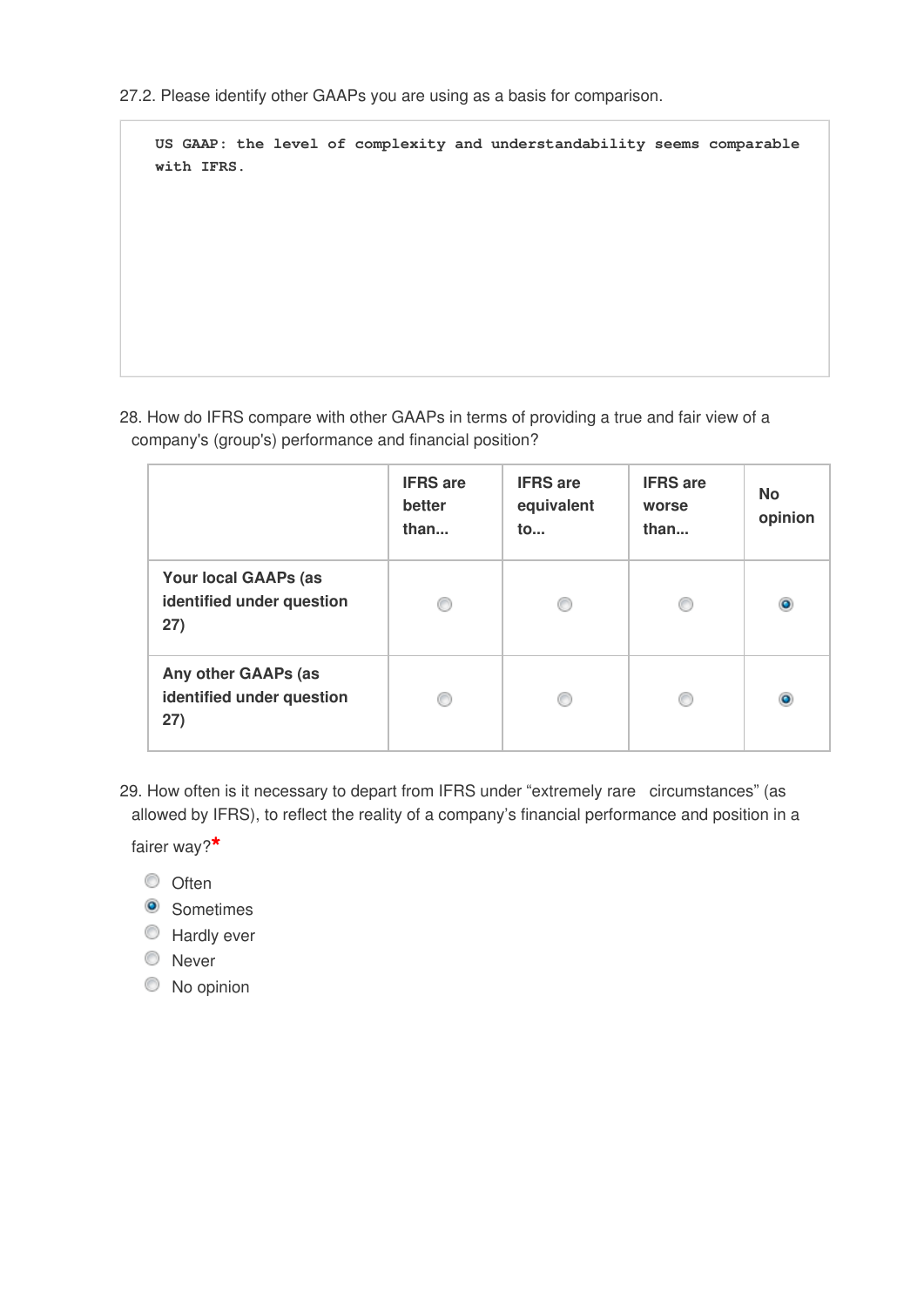29.1. Please provide additional comments and examples of departures from IFRS that you have seen.

30. How would you rate the extent to which IFRS allows you to reflect your company's business model in your financial statements?**\***

- This is not an issue
- **IFRS** are flexible enough
- IFRS should be more flexible, so different business models can be reflected
- $\bullet$  No opinion

30.1. Please explain.**\***

**More flexibility should be allowed to better reflect the business model of the entities. It would improve the accuracy of financial information and reduce presentation of non GAAP measures to explain the performance of the group.** 

### **Enforcement**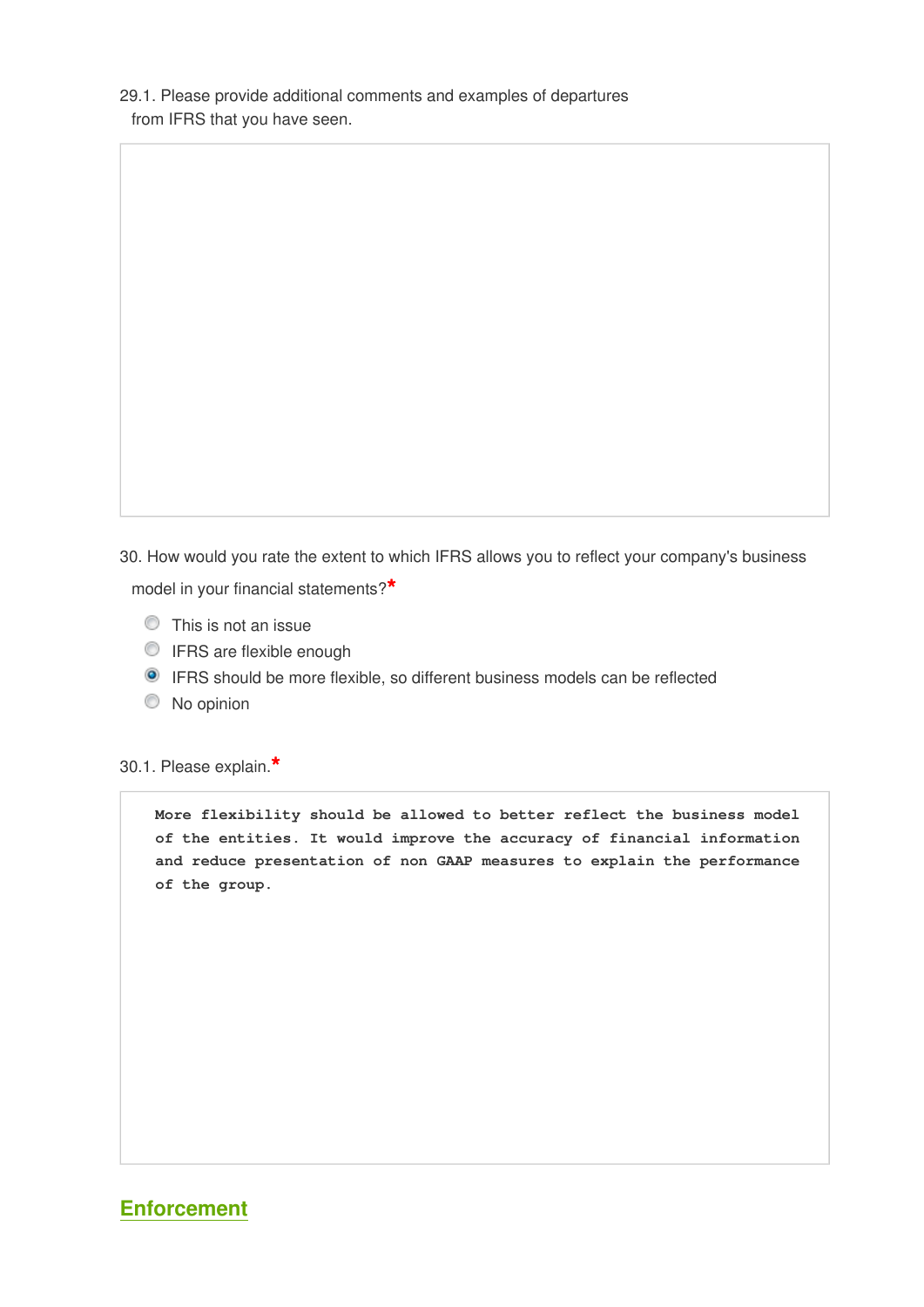**Since 2011, the European Securities and Markets Authority (ESMA) has been coordinating national enforcers' operational activities concerning compliance with IFRS in the EU. ESMA has taken over where the Committee of European Securities Regulators (CESR) left off.**

**Enforcement activities regarding companies listed on regulated markets are defined in the Transparency Directive (2004/109/EC , as subsequently amended).**

- 31. Are the IFRS adequately enforced in your country?**\***
	- Yes
	- **Yes**, to some extent
	- No
	- $\bullet$  Not applicable
	- $\circledcirc$  No opinion

31.1. Please provide any additional comments you think might be helpful.

32. Does ESMA coordinate enforcers at EU level

satisfactorily? **\***

**O** Yes

- **Yes**, to some extent
- No
- $\bullet$  Not applicable
- $\circledcirc$  No opinion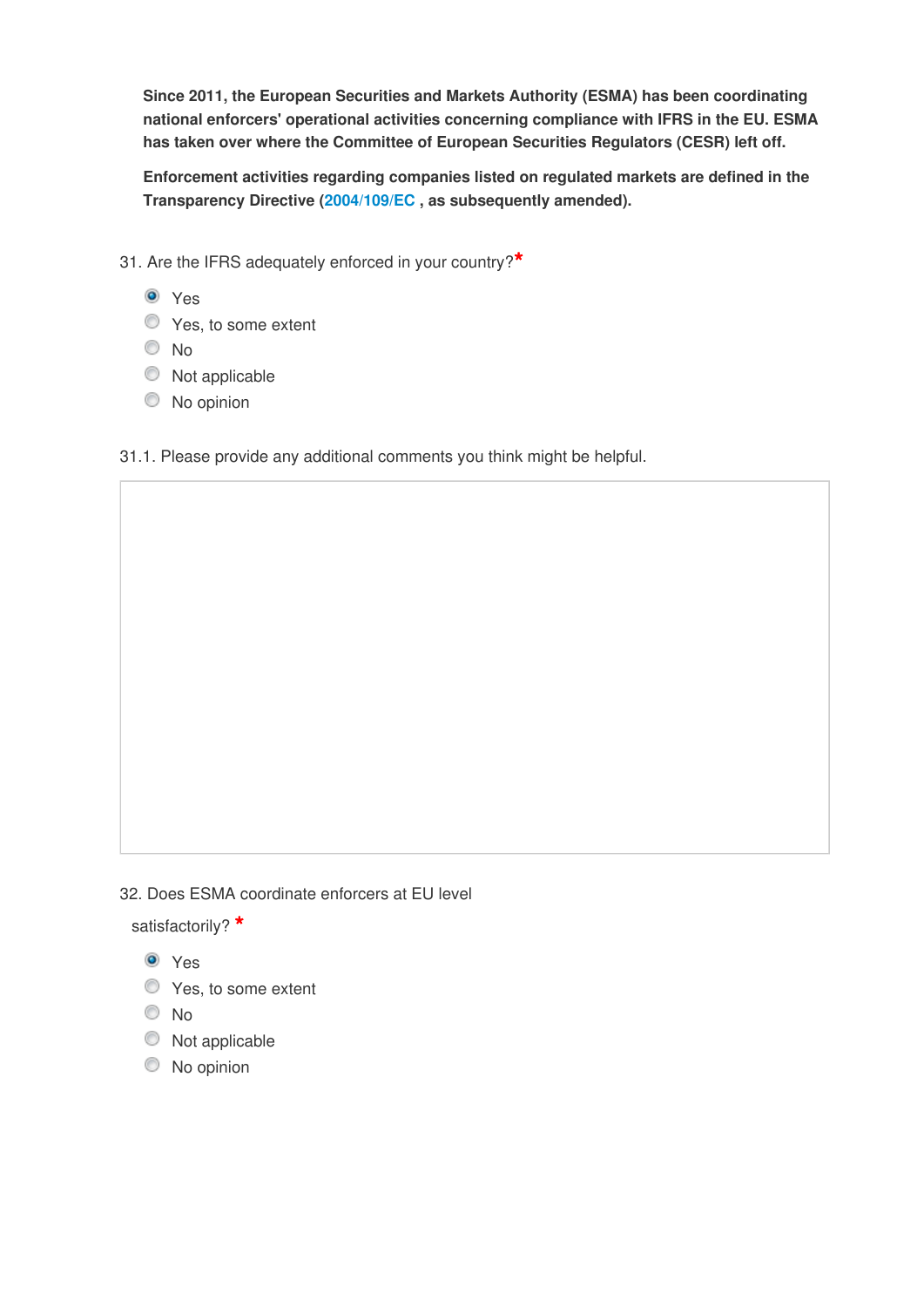33. Has enforcement of accounting standards in your country changed with the introduction of IFRS?**\***

- Enforcement is now more difficult
- **O** Enforcement has not changed
- **Enforcement is now easier**
- $\circledcirc$  Not applicable
- C No opinion

33.1. Please provide any specific relevant examples.

**Standard setting and enforcement should be clearly separated. We believe that responsibility of enforcement should lay with ESMA which should have no role in the standard setting process or its interpretation. Any issue with standards that the authorities have identified within their enforcement work should be reported to the IASB and IFRIC for consideration or interpretation. No markets regulator or consortium of markets regulators has a role to play in providing interpretations.**

**Moreover, we believe that regulators should not provide additional guidance or interpretation as it would be detrimental to global standards.**

**IFRIC should remain the only IFRS interpretation body.**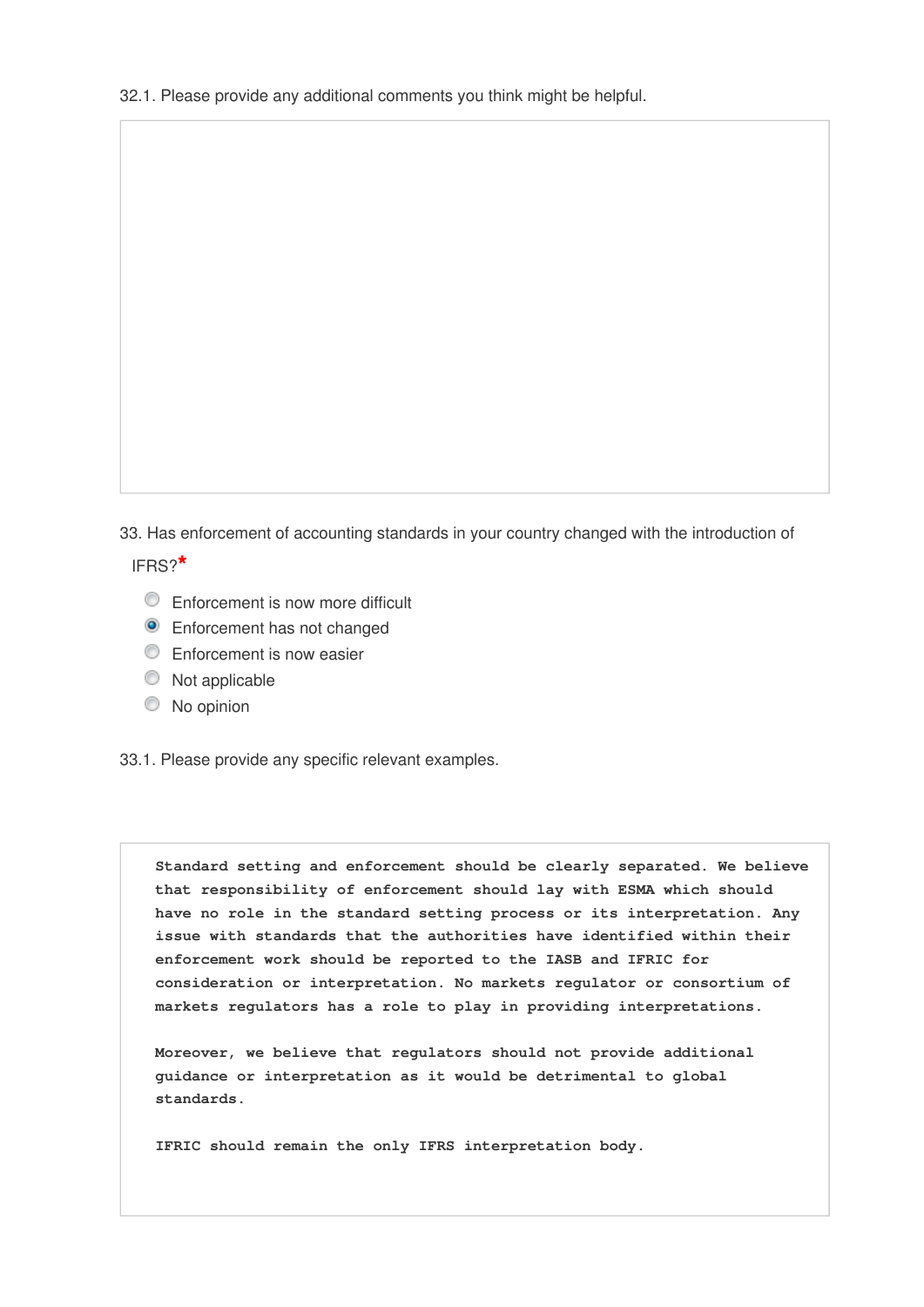34. In your experience, have national law requirements influenced the application of IFRS in the

EU country or countries in which you are active? **\***

- **Yes, significant influence**
- **S** Yes, slight influence
- <sup>O</sup>No
- <sup>O</sup> No opinion
- $\bullet$  Not applicable
- 35. If you are aware of any significant differences in enforcement between EU countries or with other jurisdictions, do they affect your practice in applying IFRS or analysing financial

statements? **\***

- **Yes, significantly**
- **O** Yes, but the impact is limited
- No
- $\circledcirc$  No opinion
- Not applicable
- 36. The recitals of the IAS Regulation stress that a system of rigorous enforcement is key to investor confidence in financial markets. However, the Regulation contains no specific rules on penalties or enforcement activities, or their coordination by the EU.

Should the IAS Regulation be clarified as regards penalties and enforcement activities?**\***

- Yes
- $\odot$  No
- $\circledcirc$  No opinion

37. Should more guidance be provided on how to apply the IFRS? **\***

- Yes
- <sup>O</sup>No
- $\circledcirc$  No opinion

# **Consistency of EU law**

**There are different types of reporting requirements in the EU (e.g. prudential requirements, company law, tax, etc.)**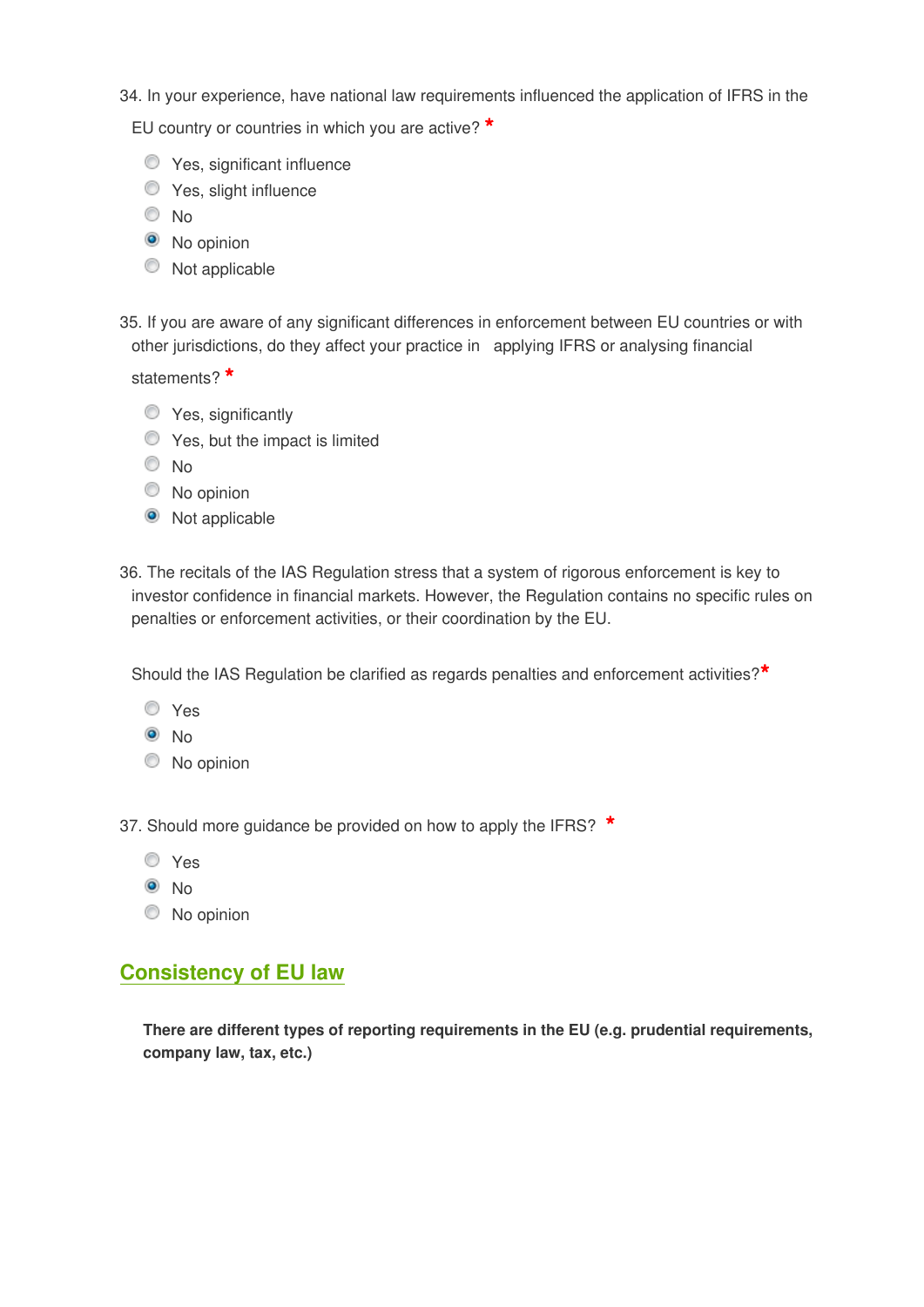38. How would you assess the combined effects of, and interaction between, different reporting requirements, including prudential ones? **\***

**Different reporting requirements have increased the reporting burdens for banks and to a certain extent have created an overlap between some EU regulations and financial reporting, for example the country-by-country reporting requirements in CRD IV and operating segments disclosures in the financial statements.**

**While prudential requirements, company law or tax have their own objectives, interactions with accounting requirements must be carefully considered to avoid double accounting and mitigate the burden on reporting.** 

39. Do you see any tensions in interaction between the IAS Regulation and EU law, in particular:

|                                                        | <b>No</b> | <b>Yes</b> | To some<br>extent | <b>No</b><br>opinion |
|--------------------------------------------------------|-----------|------------|-------------------|----------------------|
| Prudential regulations (banks, insurance<br>companies) | €         | $\bullet$  | O                 |                      |
| <b>Company law</b>                                     | C         | $\bullet$  | œ                 |                      |
| <b>Other</b>                                           | C         | $\bullet$  |                   |                      |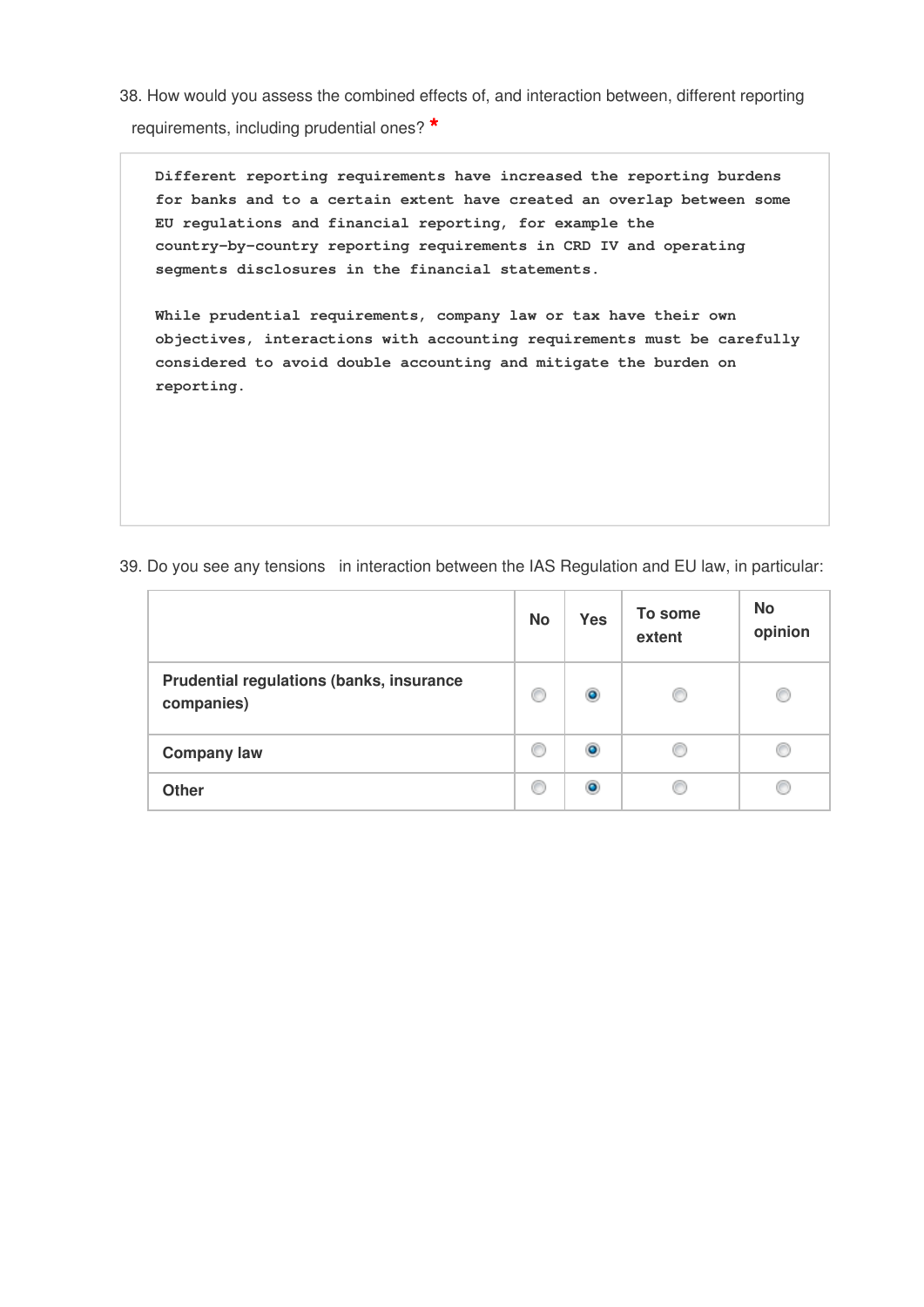**Tax law and data protection requirements.**

39.2. If you answered "yes" or "to some extent", please give details and state what the main effects of these tensions are.**\***

**Interactions with other requirements, for example prudential regulations for banks, are not adequately considered, which leads to tensions, notably where valuations are required. Areas where such tensions are observed are the interactions between the accounting expected losses (EL), the prudential EL and risk-weighted assets (RWA) requirements, the buffers, including the counter-cyclical buffer and the add-on for G-SIFIs, the filter on the financial instruments measured at fair value through Other Comprehensive Income and hedge accounting and prudential requirements for interest rate risk for banking book. Notwithstanding that the objectives of prudential information and accounting information may not be the same, the interactions should be considered to avoid any double accounting.**

## **User-friendliness of legislation**

**All standards are translated into the official EU languages before they are adopted. The Commission also regularly draws up a consolidated version of the current standards enacted by the EU (**

**<http://eur-lex.europa.eu/LexUriServ/LexUriServ.do?uri=CELEX:02008R1126-20130331:EN:NOT> ). The consolidated version does not include any standards that are not yet in force, but can be applied before the date of entry into force.**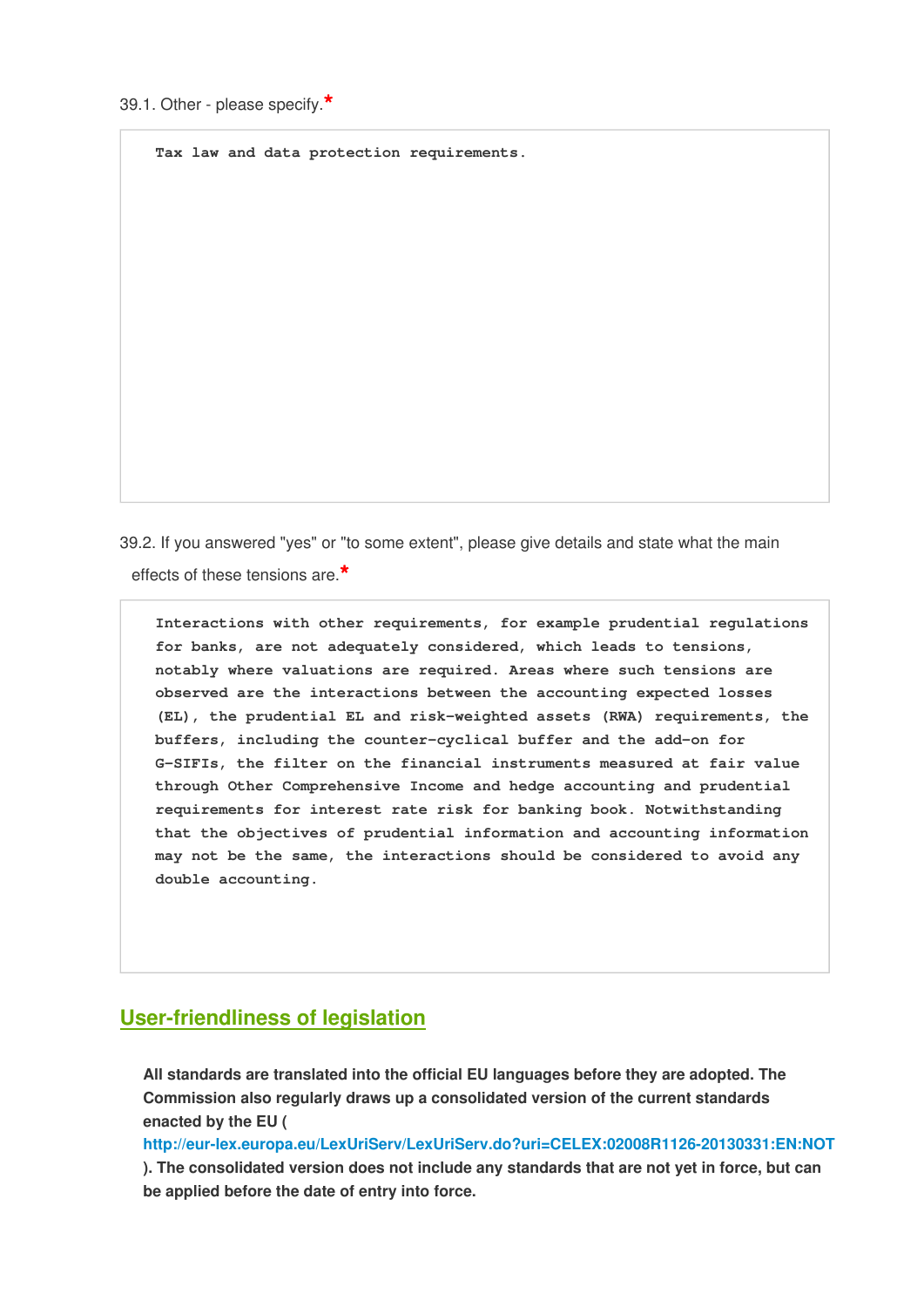40. Are you satisfied with the **consolidated version** of *IFRS standards adopted by the EU*, which is not legally binding, or would you like to see improvements?

- **Satisfied**
- <sup>O</sup> Need for improvements
- **I** wasn't aware of it
- $\bullet$  I don't use it
- $\circledcirc$  No opinion

### 40.1. Need for improvements - please specify.**\***

**We believe that a better structure of this version is needed, allowing for a more interactive lay-out featuring clear heading and links. Original texts are more comprehensive as they include basis for conclusions and illustrative guidance.** 

41. Are you satisfied with the quality of **translation** of IFRS into your language *provided by the EU*

?**\***

Yes

- **O** Yes, to some extent
- No
- $\circledcirc$  No opinion
- $\circledcirc$  Not applicable